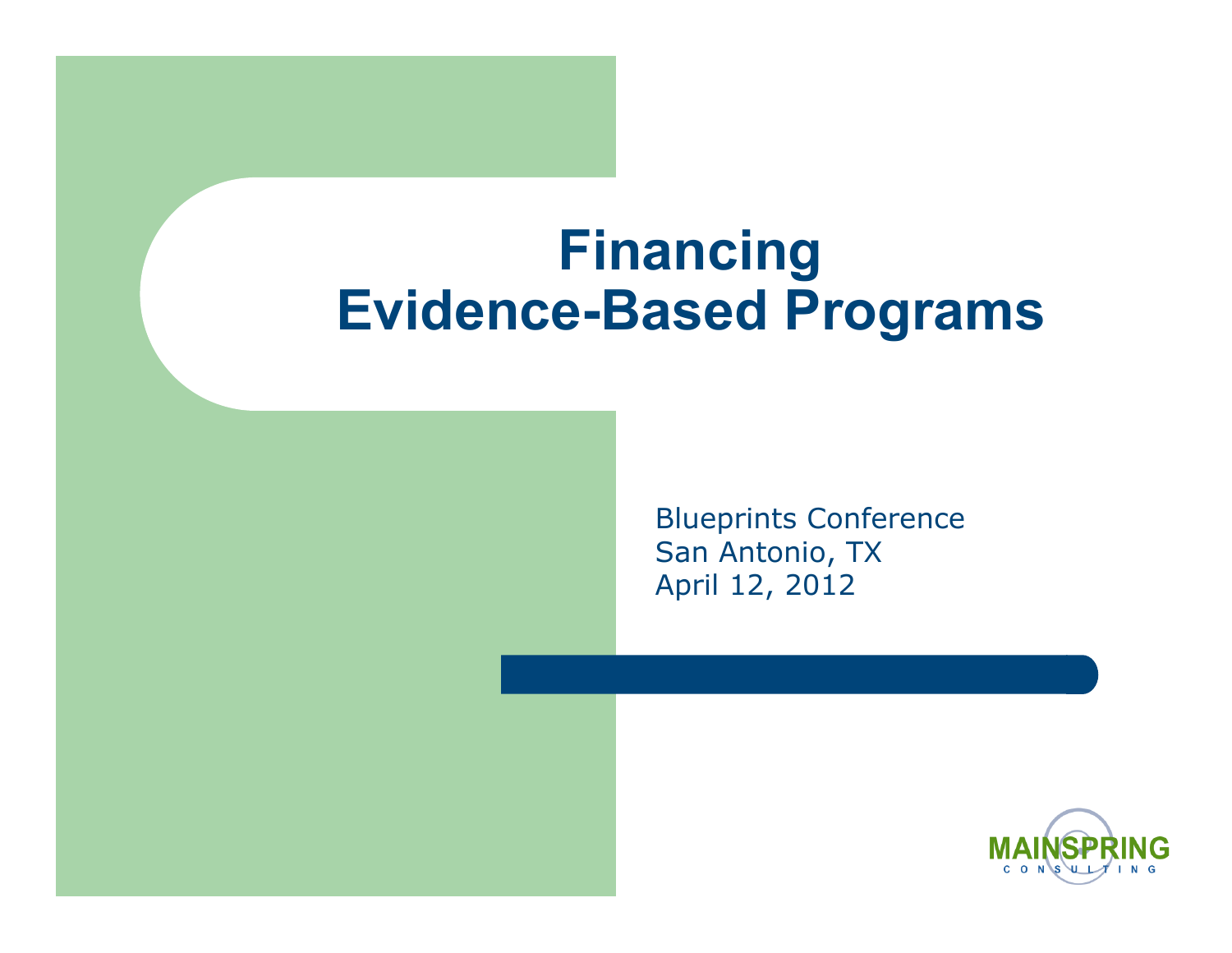## **Session Agenda**

- Overview of financing strategies and structures that can support evidence-based programs
- Case study of how to finance a package of evidence-based programs
- Small group discussion on promising approaches, challenges, and resources needed to implement financing strategies for evidence-based programs

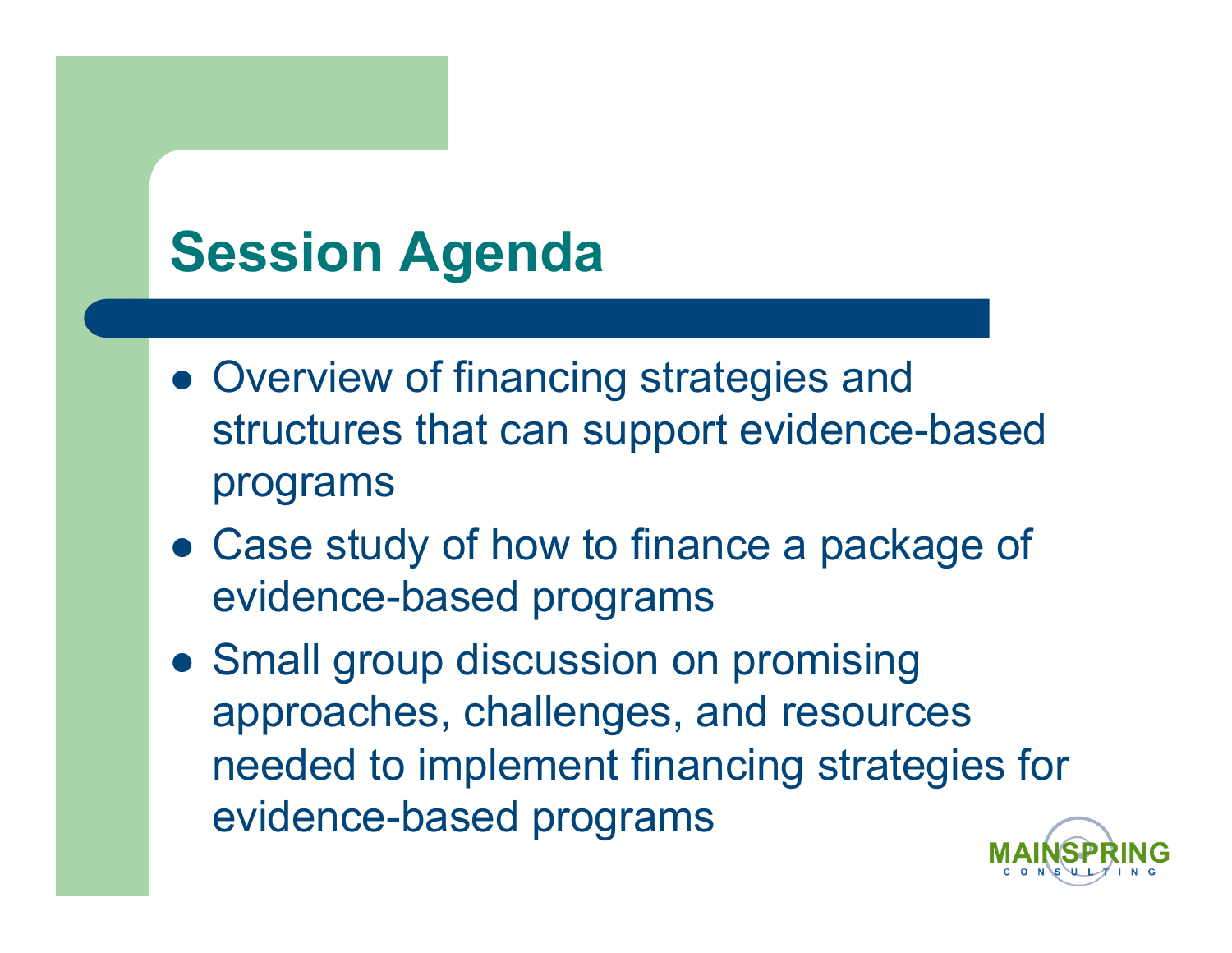## **Context for Tool Development: Evidence2Success**

- Financing framework, white paper, and financing tools developed to support implementation of Evidence2Success
- Mainspring manages the Financing Workgroup, which is made of up a diverse set of financing experts
- Developed with Evidence2Success in mind; core concepts are broadly applicable

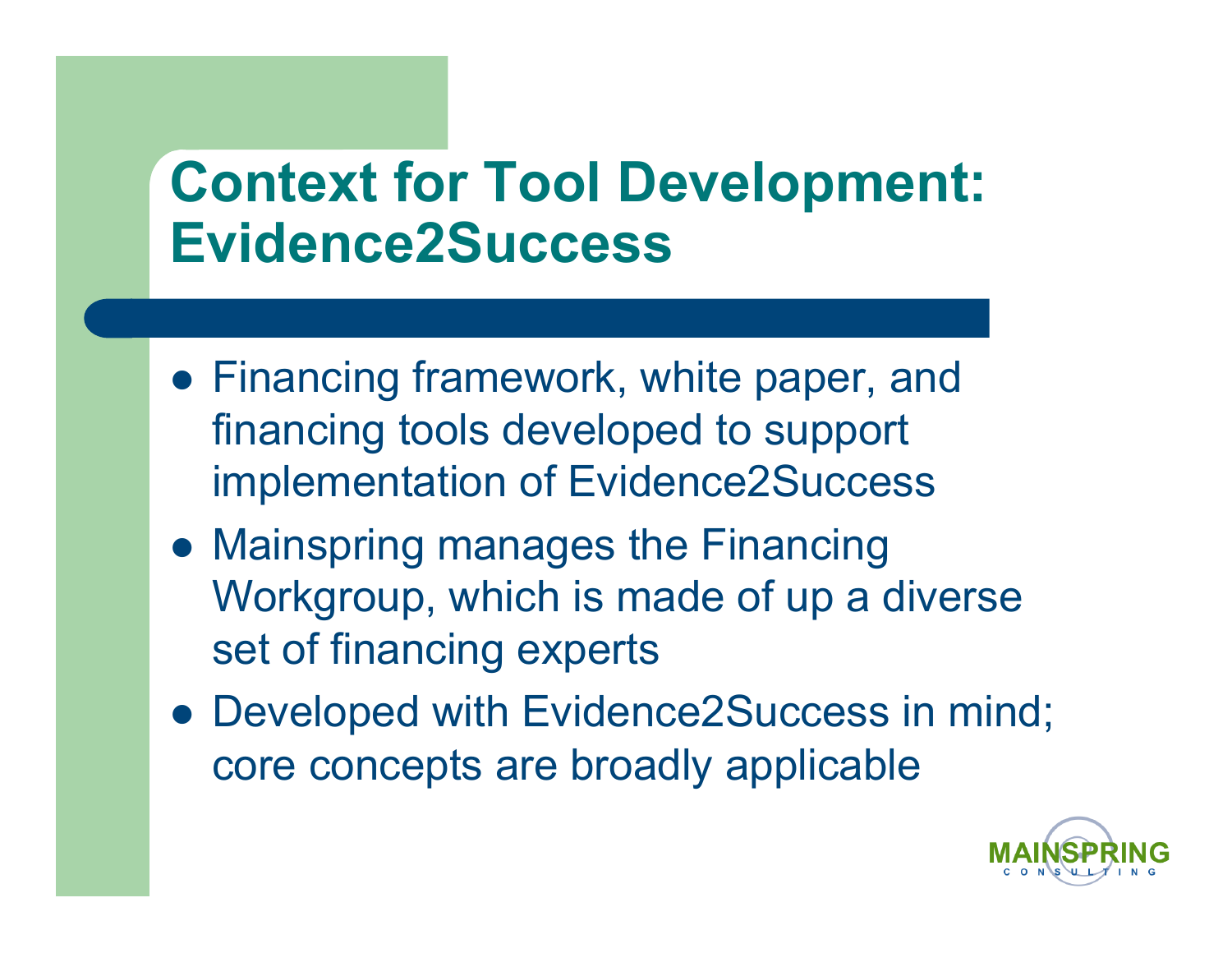### **Principles for Effective Implementation of Financing Strategies**

- Commitment to collaborative decision-making process
- Focus on results which in turn drive financing decisions
- Shared commitment from leaders to shift funding from deep-end treatment to early intervention and prevention
- Thoughtful combination of diverse funding streams and financing strategies
- Transparent decision making and reporting
- Shared accountability

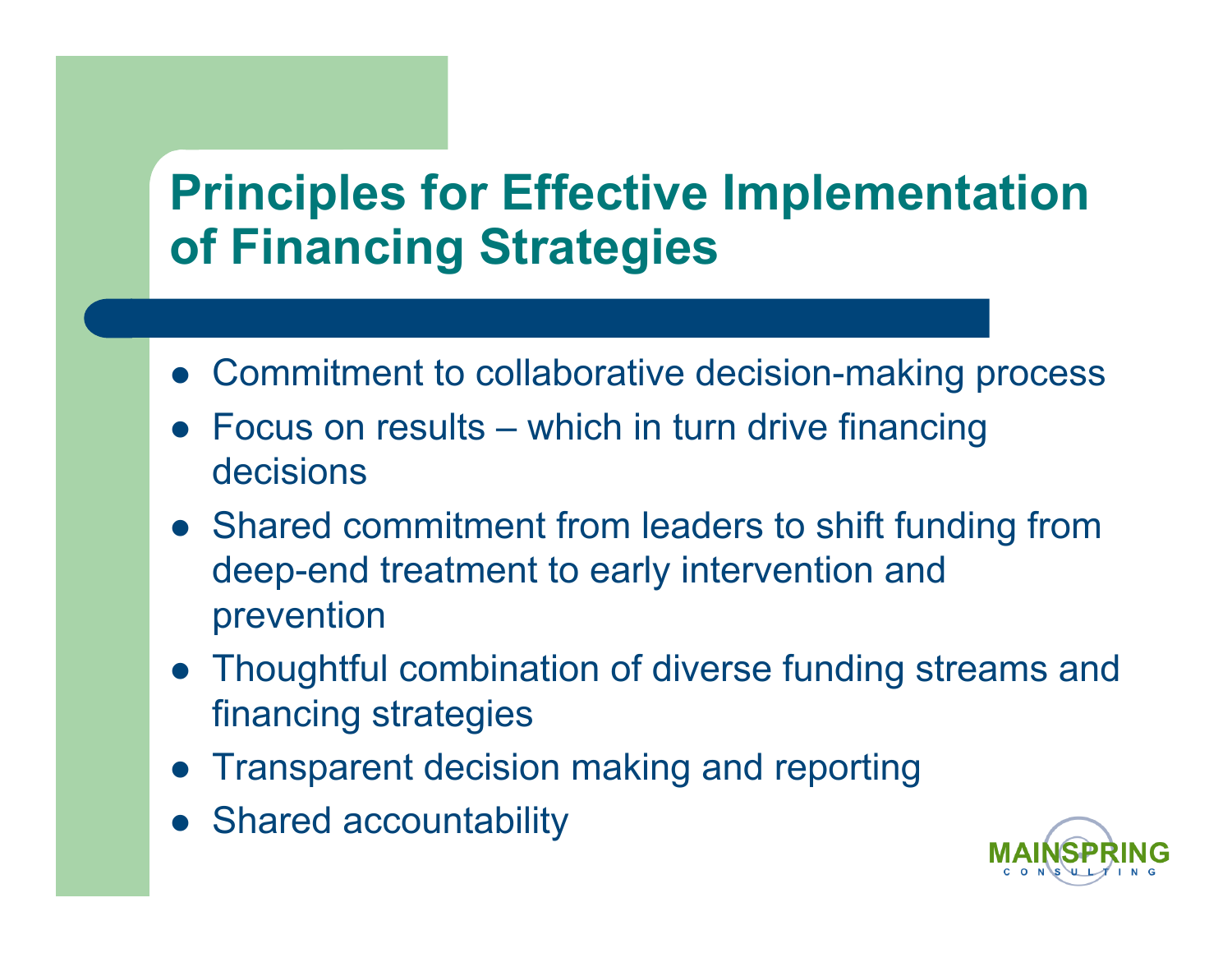## **Steps in Developing a Strategic Financing Plan**

- 1. What are your financing goals?
- 2. What financial resources do you need to implement those goals?
- 3. What resources do you have?
- 4. What financing strategies will you design and implement?
- 5. What financing structures will you design and implement

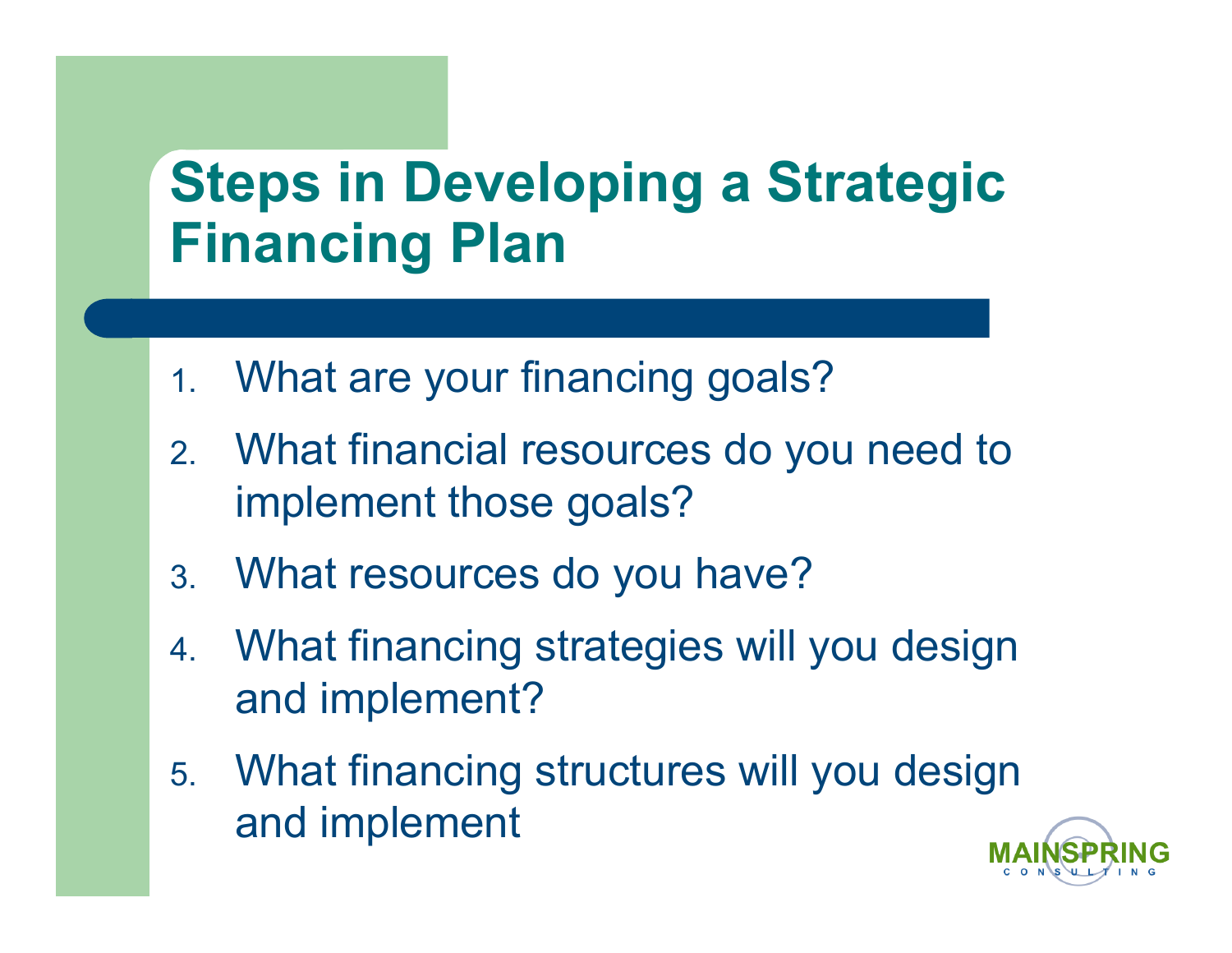## **Financing Strategy vs. Structure**

- Strategy: means or approaches by which leaders generate or secure dollars
- Structure: mechanisms to prioritize, coordinate, and expend dollars

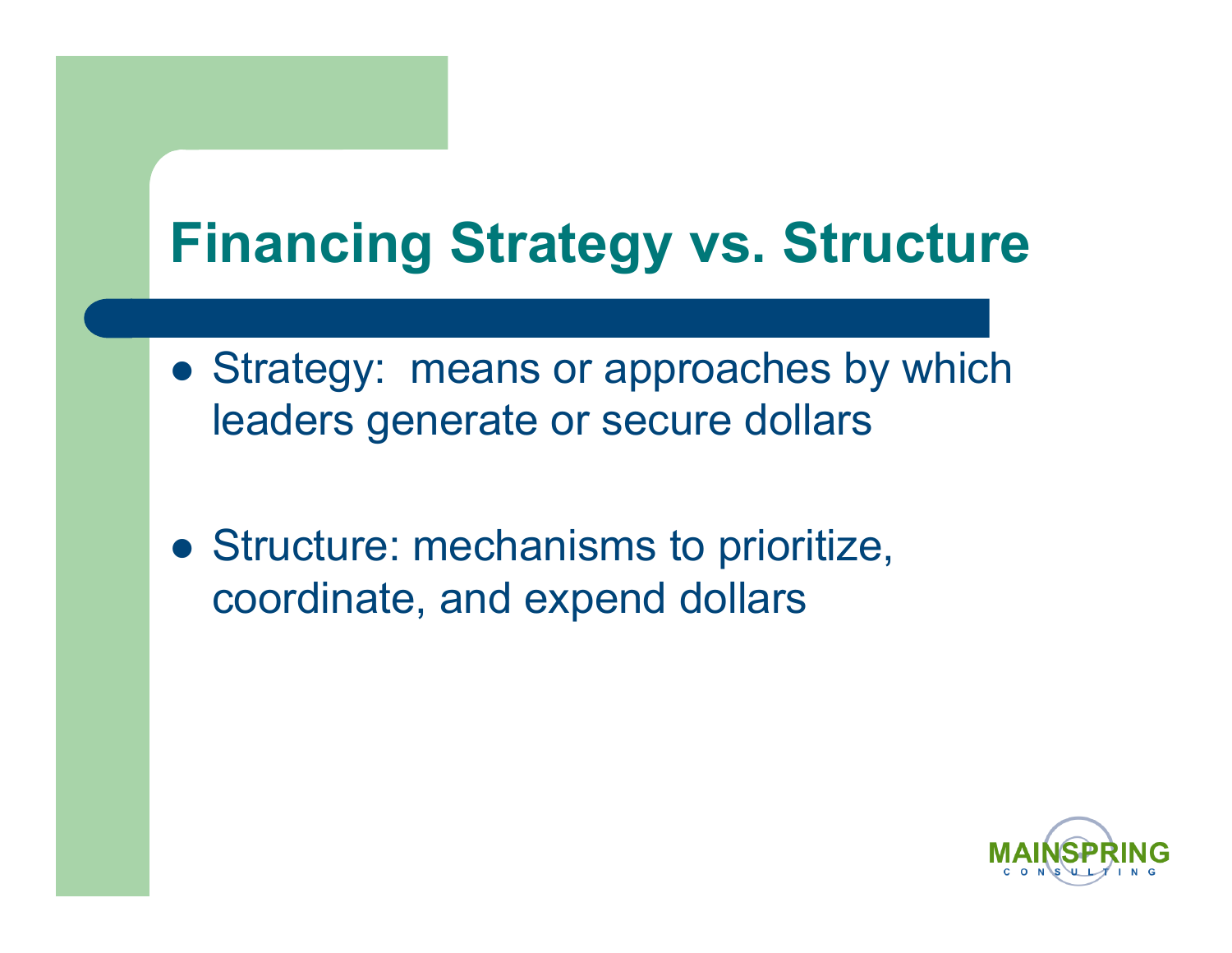## **Overview of Financing Strategies**

- 1. Improving the use of existing public funds
- 2. Allocating state or local general funds
- 3. Maximizing federal funds
- 4. Public-private partnerships
- 5. Debt financing
- 6. Social impact bonds
- 7. Generating new revenue

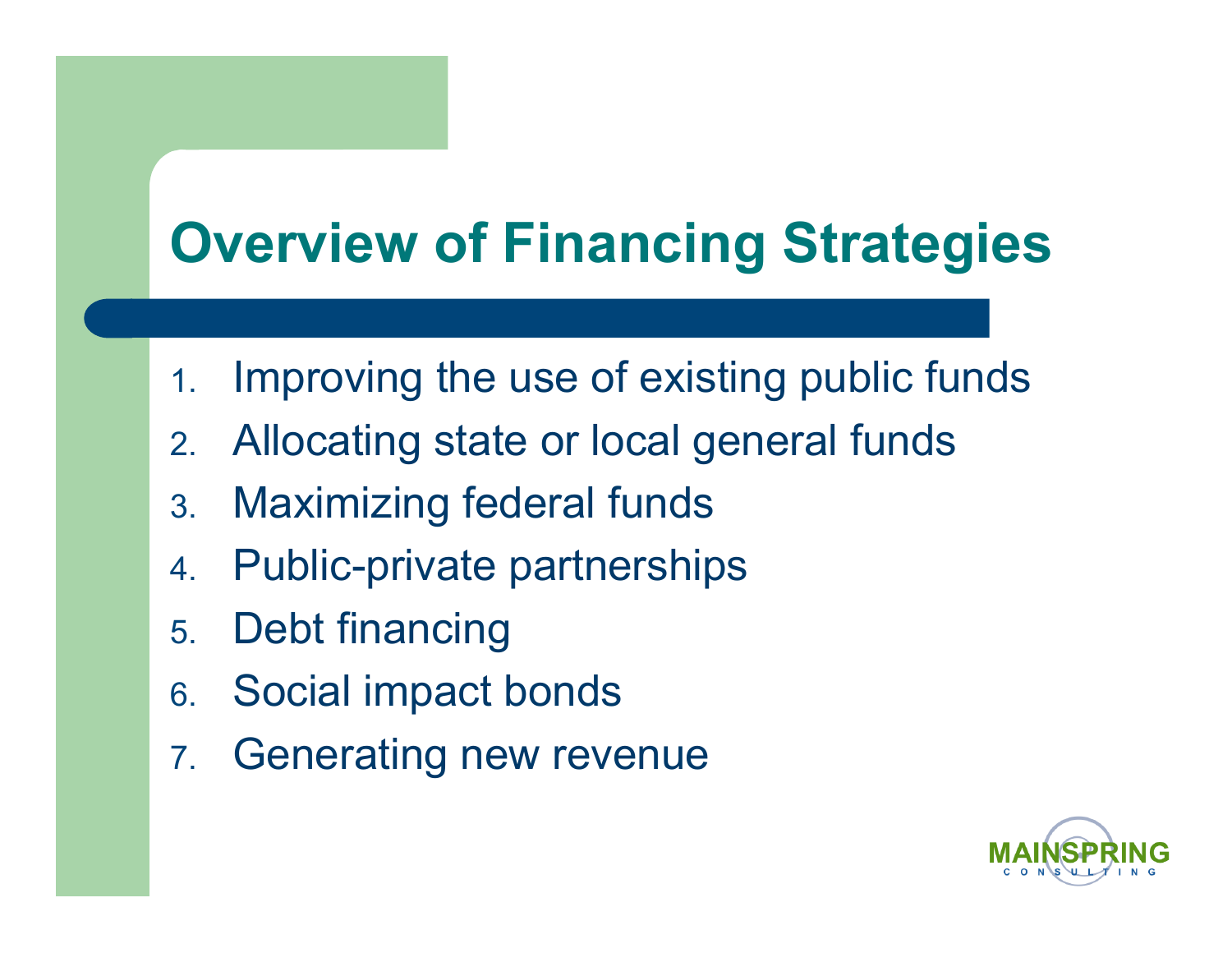## **1. Improving the Use of Existing Public Funds**

- Approaches include:
	- Redirection: shifting funding from lower priority services to higher priority services
	- Reinvestment: shifting funding from higher cost services to lower cost services, and reinvesting the savings
- Examples: Project Redirection; RECLAIM Ohio

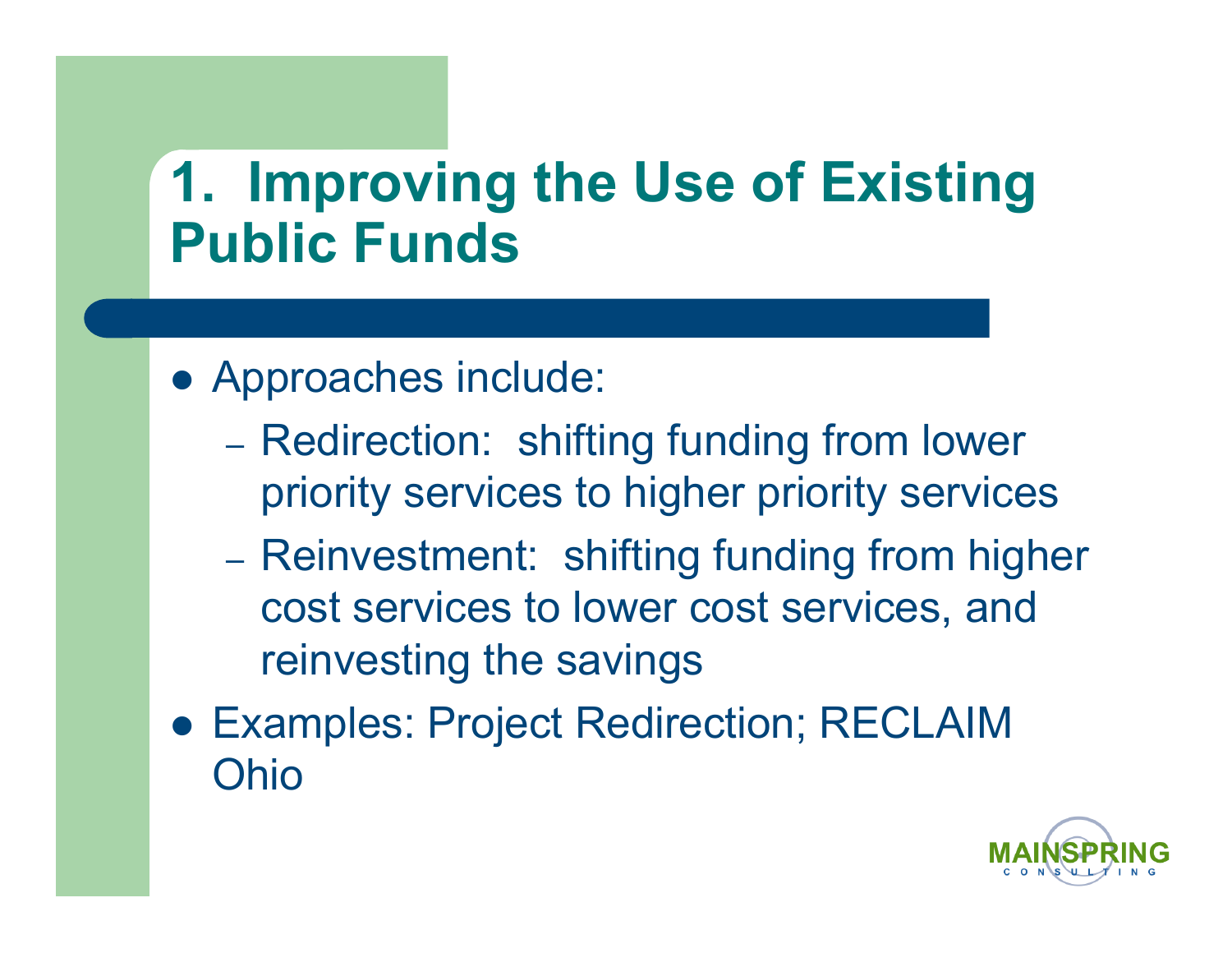## **2. Allocating State or Local General Funds**

- Approaches include:
	- Earmarks and set-asides
	- Incentivizing EPBs in funding formulas and grant applications
- Example: WA Evidence-Based Initiative

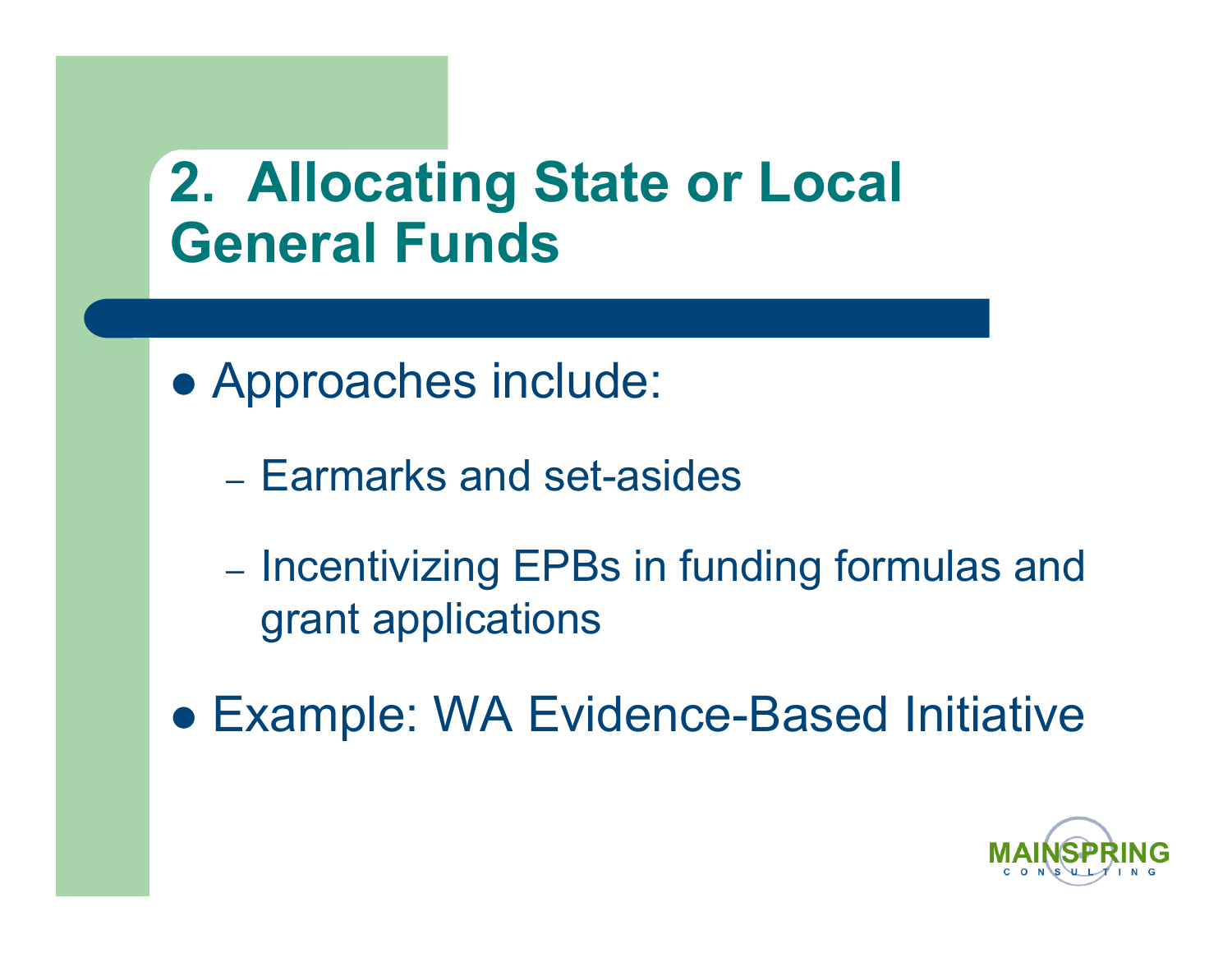## **3. Maximizing Federal Funds**

- Approaches
	- Maximizing entitlements: Medicaid, Title IV-E
	- Directing formula and block grants
	- Applying for discretionary grants
- Example: Success for All (13 Grant); Maricopa County, AZ (Medicaid)

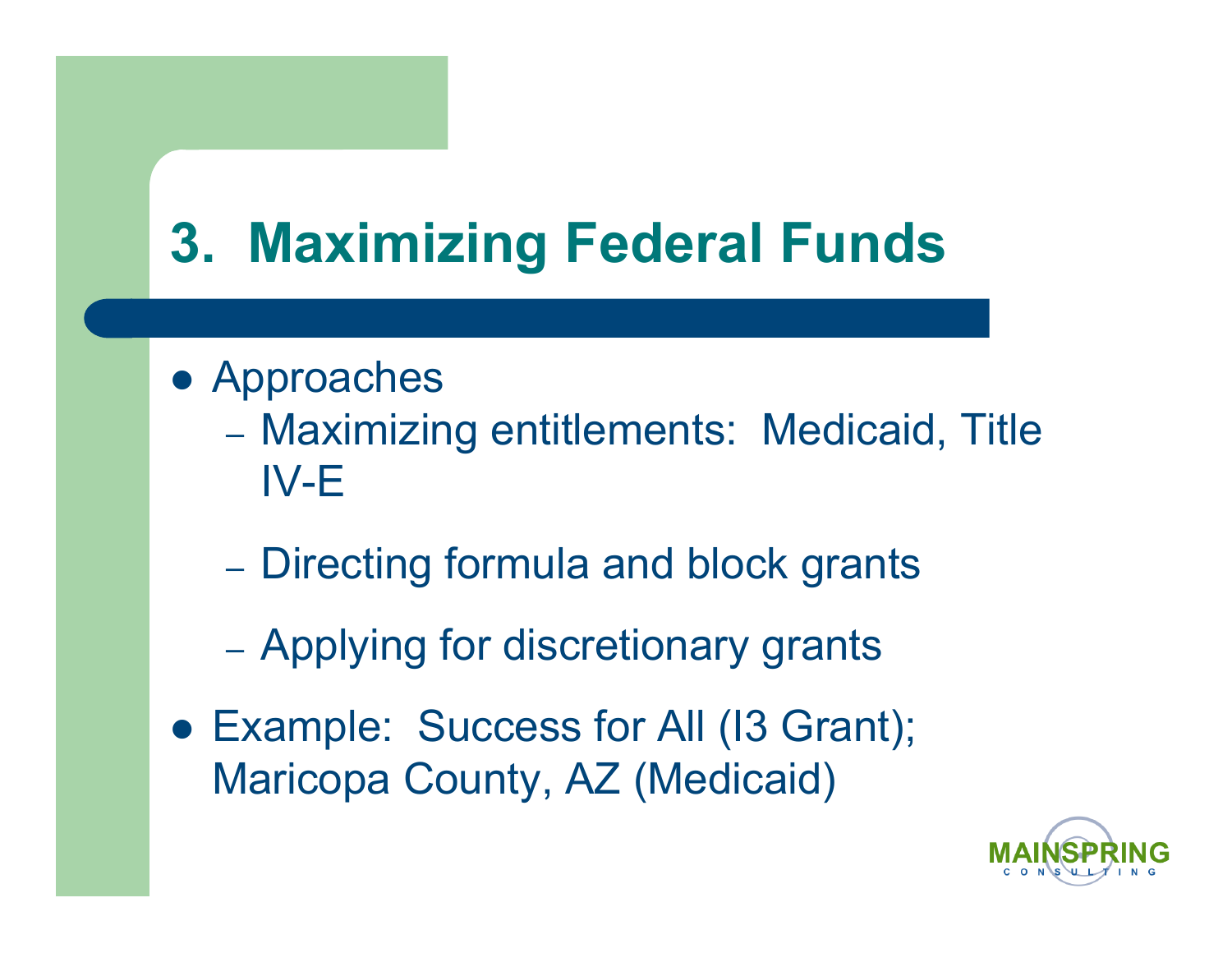## **4. Public-Private Partnerships**

- Collaborations between public agencies, private investors, businesses, and private organizations
- Can fill gaps where no public funds are easily identifiable
- Example: Highmark Healthy High 5

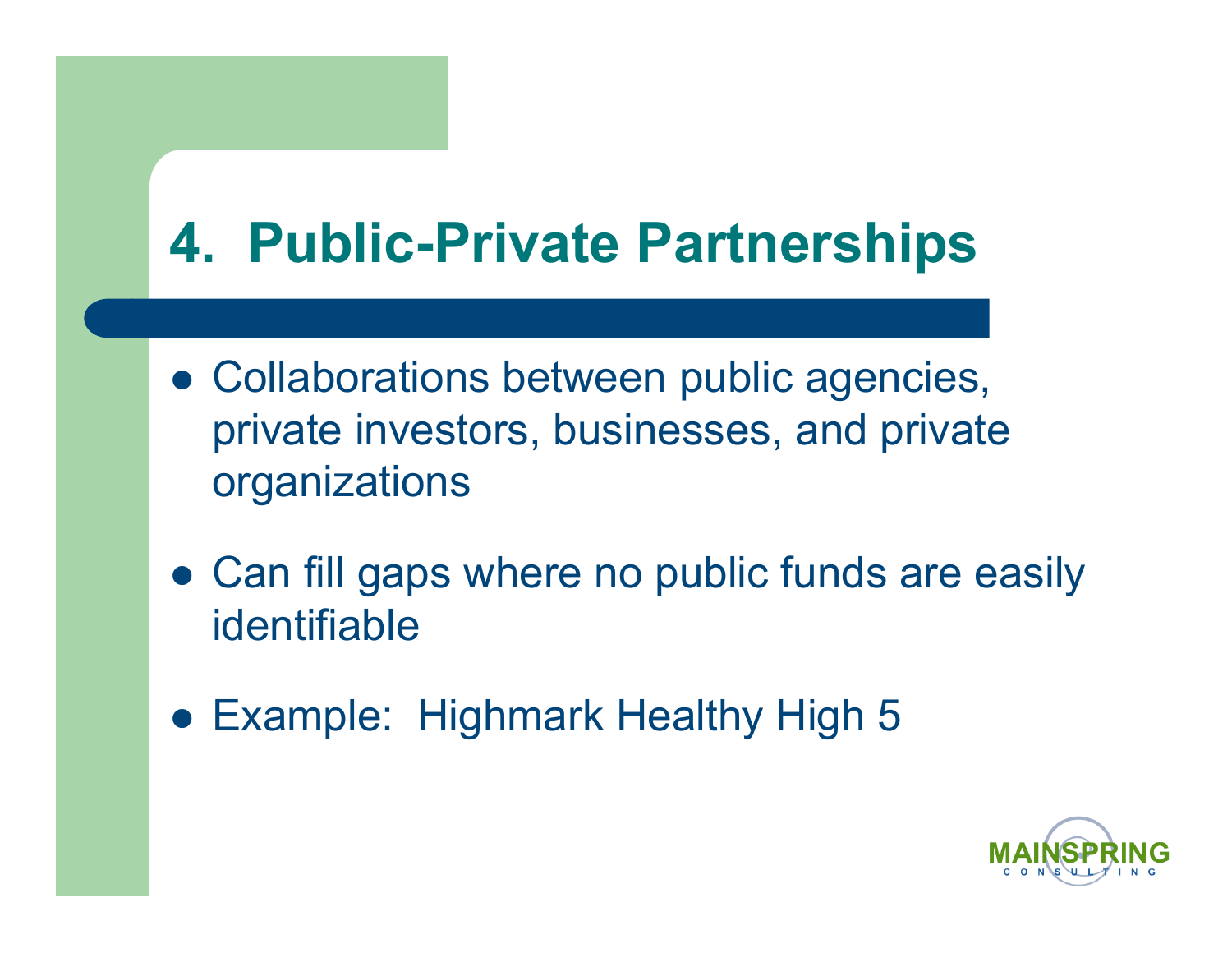## **5. Debt Financing**

- Low or no-cost loans (typically with favorable term lengths and below-market rates)
- Best aligned with financing large, one-time capital costs; operating capital for program that has reliable revenue stream; transition costs of shifting from higher-cost to lower-cost program
- Approaches:
	- Municipal bonds
	- Program related investments

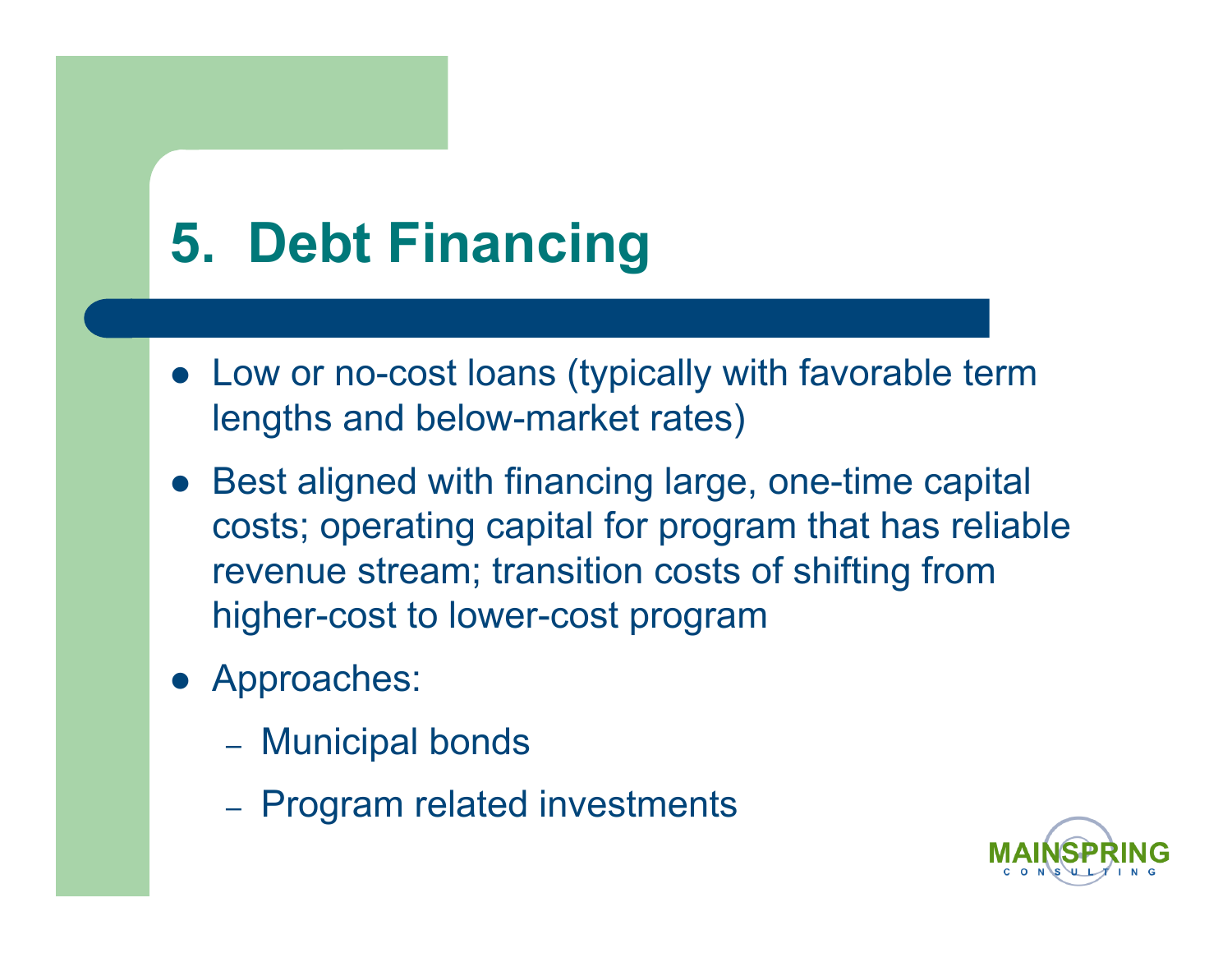## **6. Social Impact Bonds**

- Very new financial model currently in pilot test phase
- Contract between a private investor and public agency – investor agrees to pay for improved social outcomes
- If outcomes improve, investor gets paid back, potentially with a return; if outcomes don't improve, investor loses funds
- Success requires a sufficiently high net benefit, clear and measurable outcomes
- Current pilot: Peterborough Prison, UK

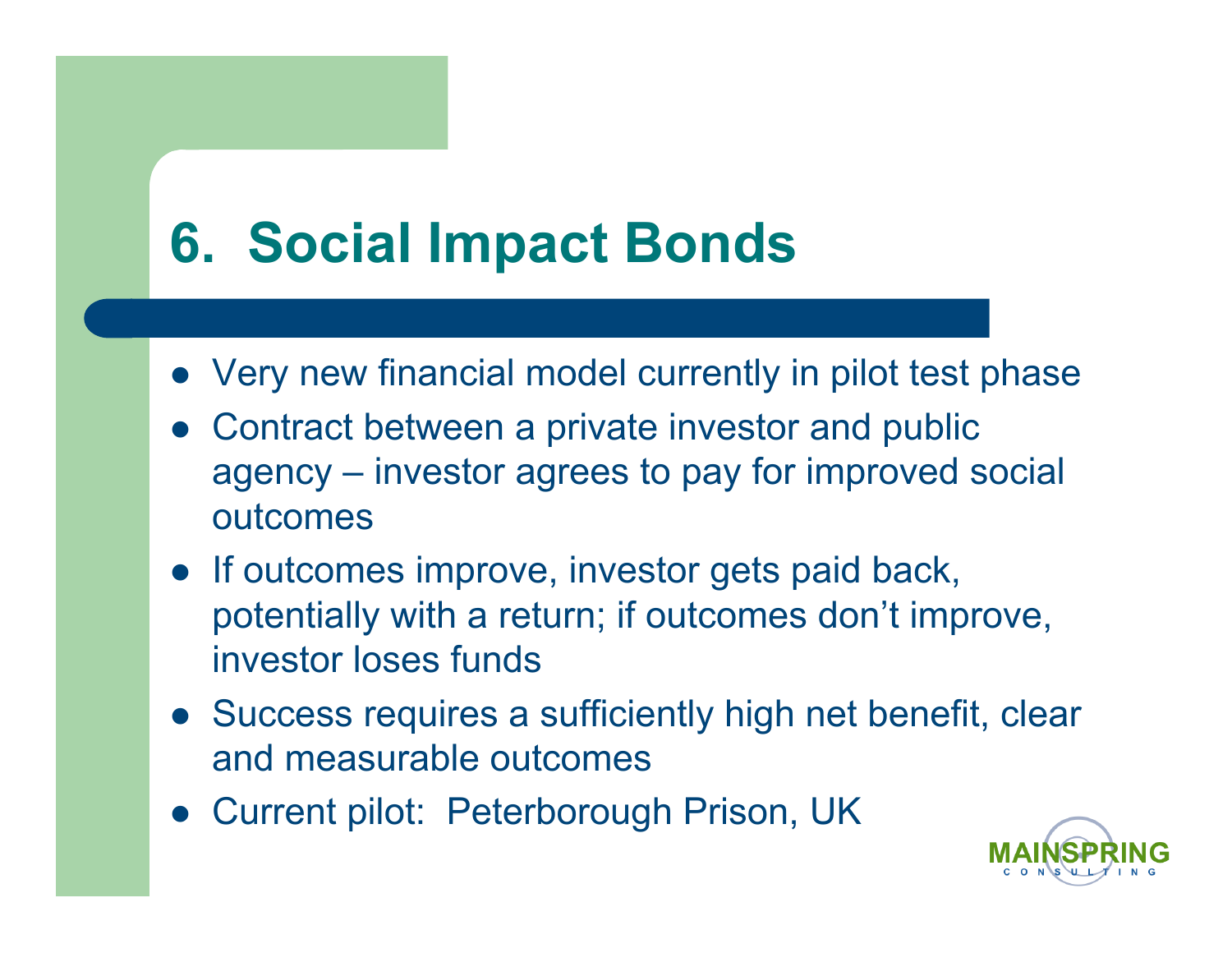## **7. Generating New Revenue**

- Raise new funds (taxes/fees) or set-aside funding for specific populations or services
- Approaches:
	- Special taxing districts: Florida
	- Special tax levy: Seattle Families and Education Levy
	- Prevention-focused taxes and fees (sin taxes): CA Prop 10 cigarette tax; MD alcohol tax
- Difficult, but not impossible

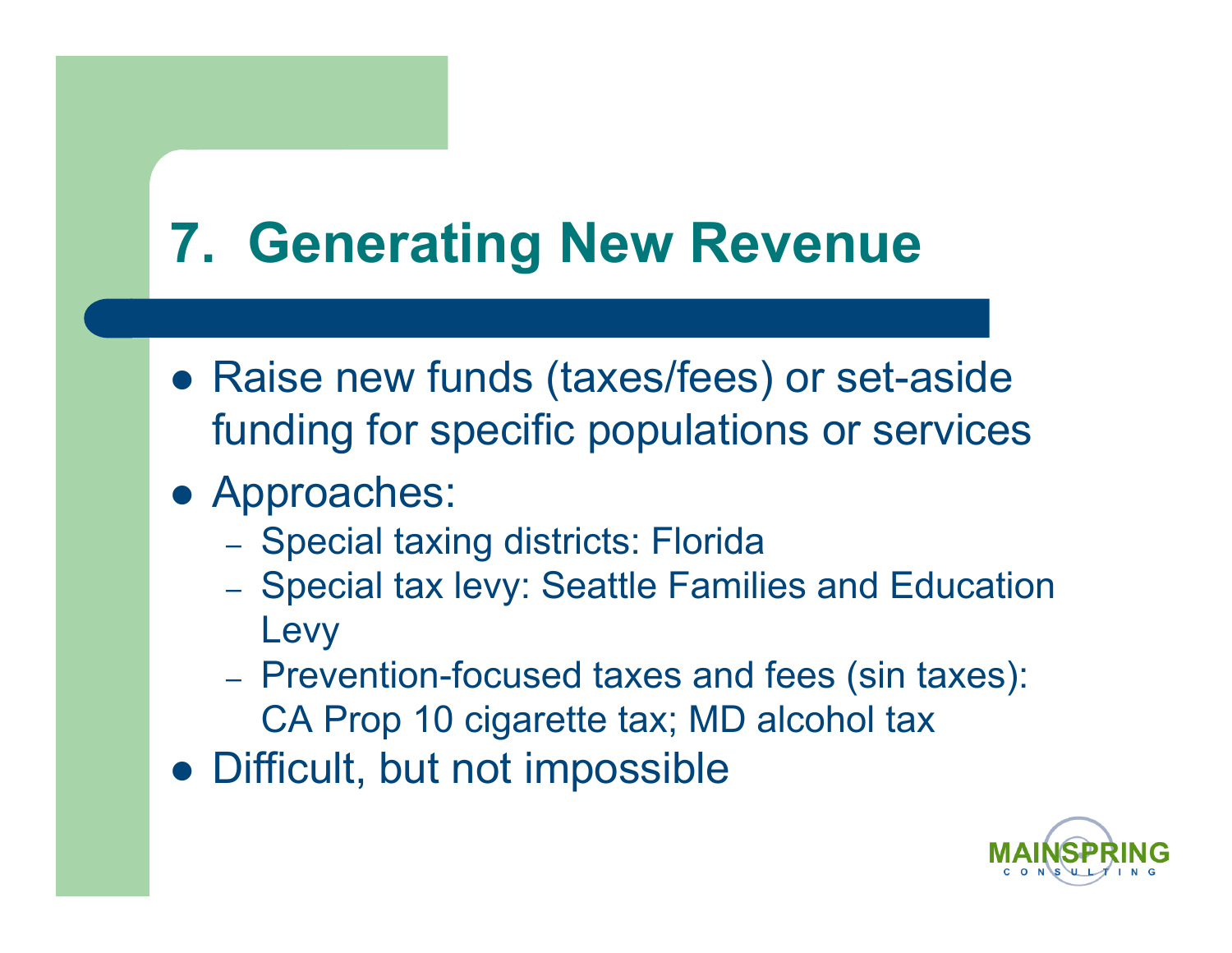## **Financing Structures**

- 1. Changes to Budget Structures
- 2. Pooled or Braided Funding
- 3. Single Payer System
- 4. Risk-based Financing
- 5. Performance Based Incentives
- 6. Reinvestment Compacts

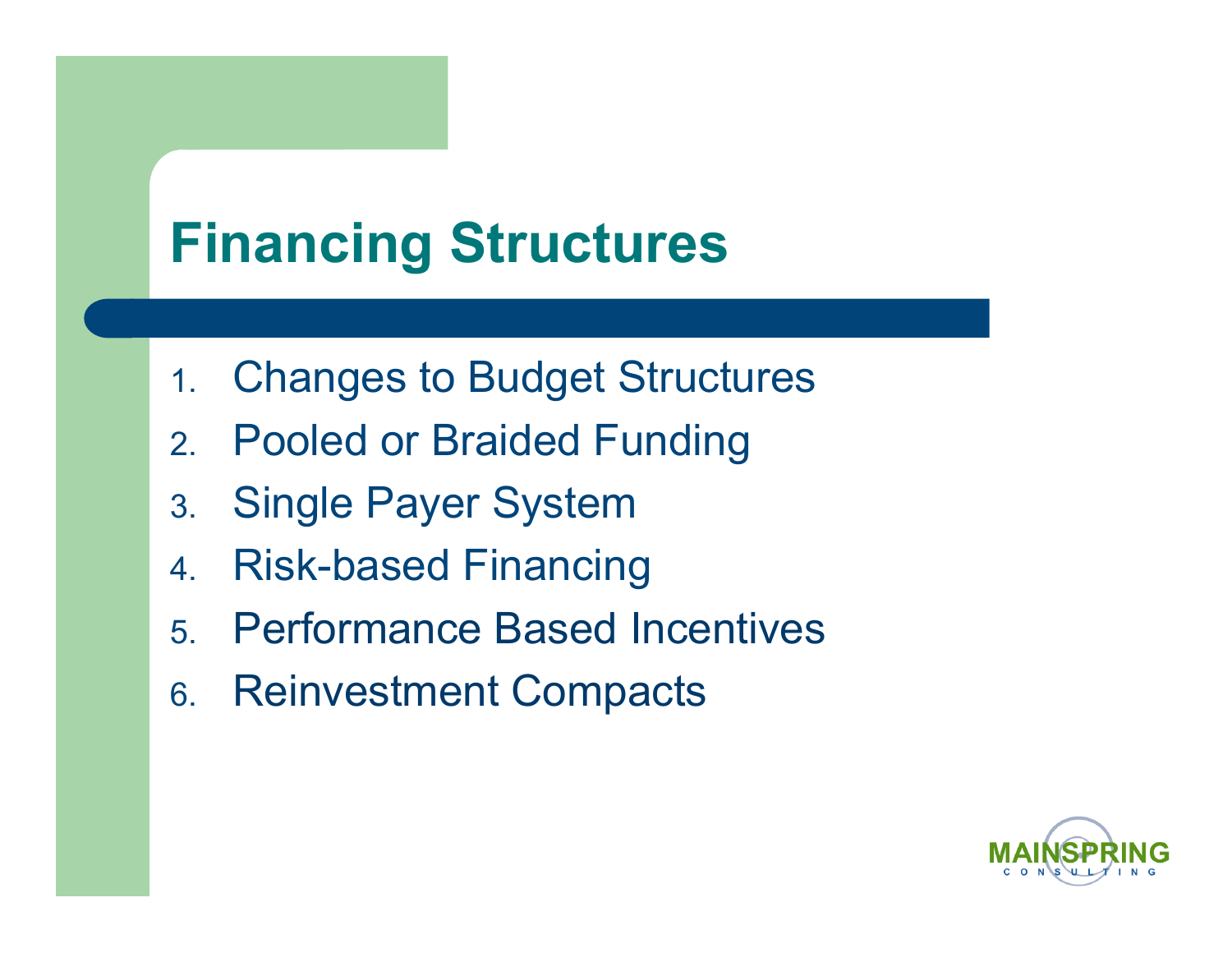## **1. Changes to Budget Structures**

- Can be used to ensure funding is coordinated and/or directed to EBPs
- Includes set-asides and earmarks for EBPs
- Can be a useful incremental strategy
- Example: TN's Evidence-Based Law

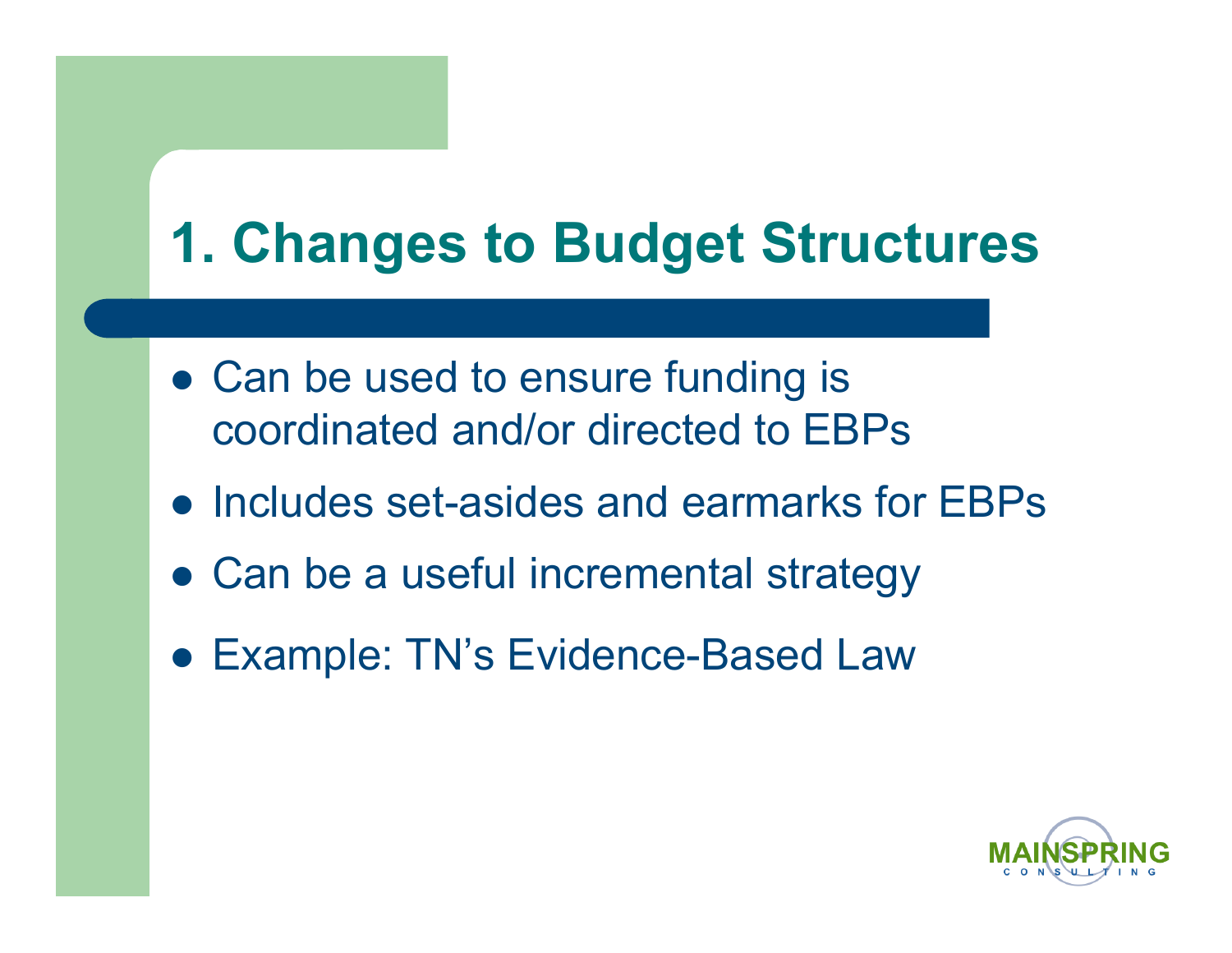## **2/3. Pooled or Braided Funding/Single Payer**

- Support more coordinate service delivery
- Pooled funding combines funding streams for allocation to providers
- Braided funding coordinates funding typically through MOUs
- Single payer used with pooled funding source with a single entity managing and coordinating funds
- Example: Wraparound Milwaukee

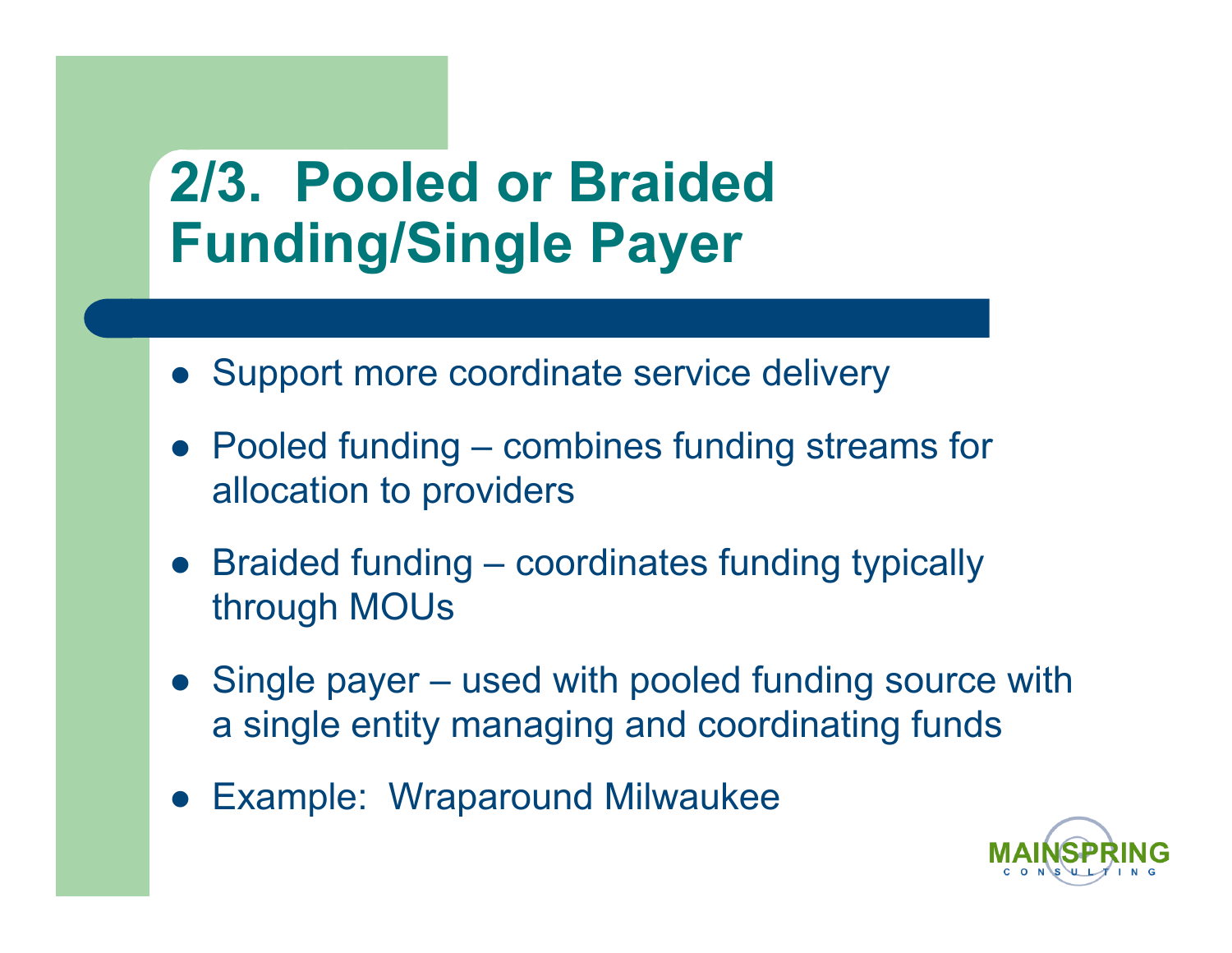## **4. Risk-Based Financing**

- Alternative to fee-for-service payment systems
- Provides a fixed payment for every person enrolled (capitation financing) or for every person who presents for a service (case rate financing)
- Incentivizes efficient service delivery
- Example: NE Behavioral Health Supports case rate approach

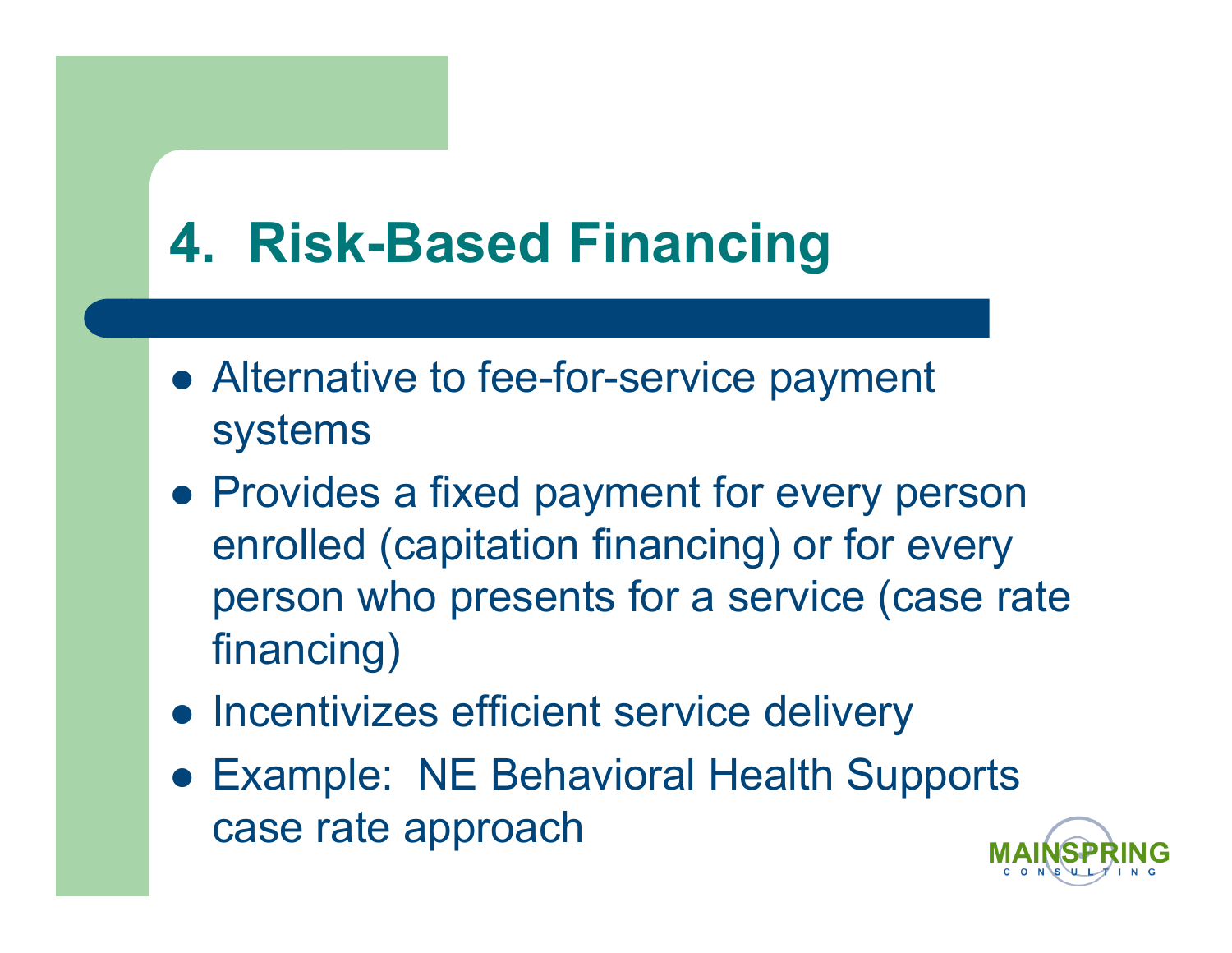## **5. Performance-Based Incentives**

- Reward (or penalize) based on performance
- Tie contract renewal, extension, and payment to meeting specific targets for outputs, quality of service, and/or outcomes
- Example: IL Performance Contracting for Foster Care

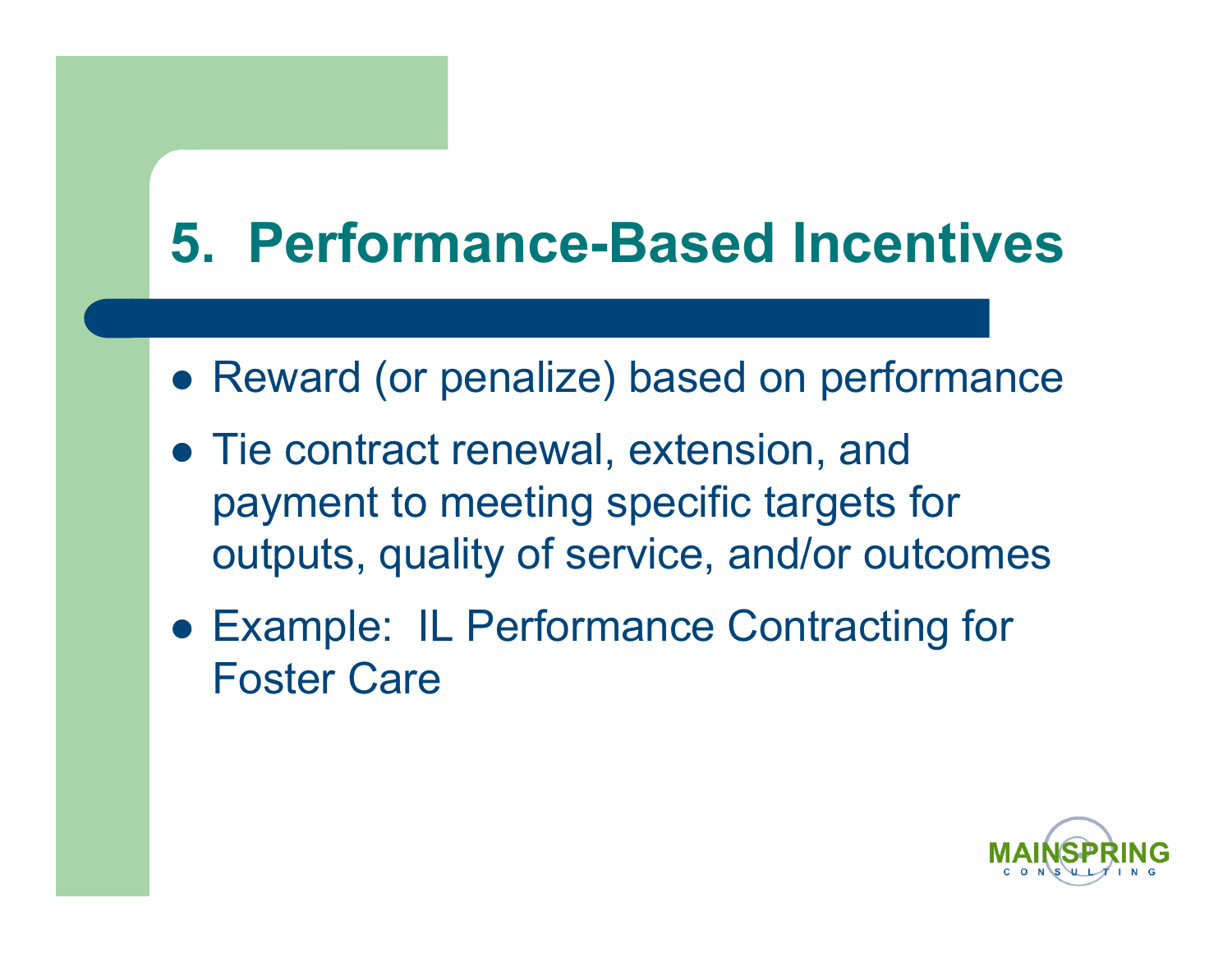## **6. Reinvestment Compacts**

- Legal agreements that specify that funds saved as a result of practice change will be reinvested in a particular population, set of services, or agency
- Provides the critical structure for reinvestment strategies
- Example: MD Opportunity Compact

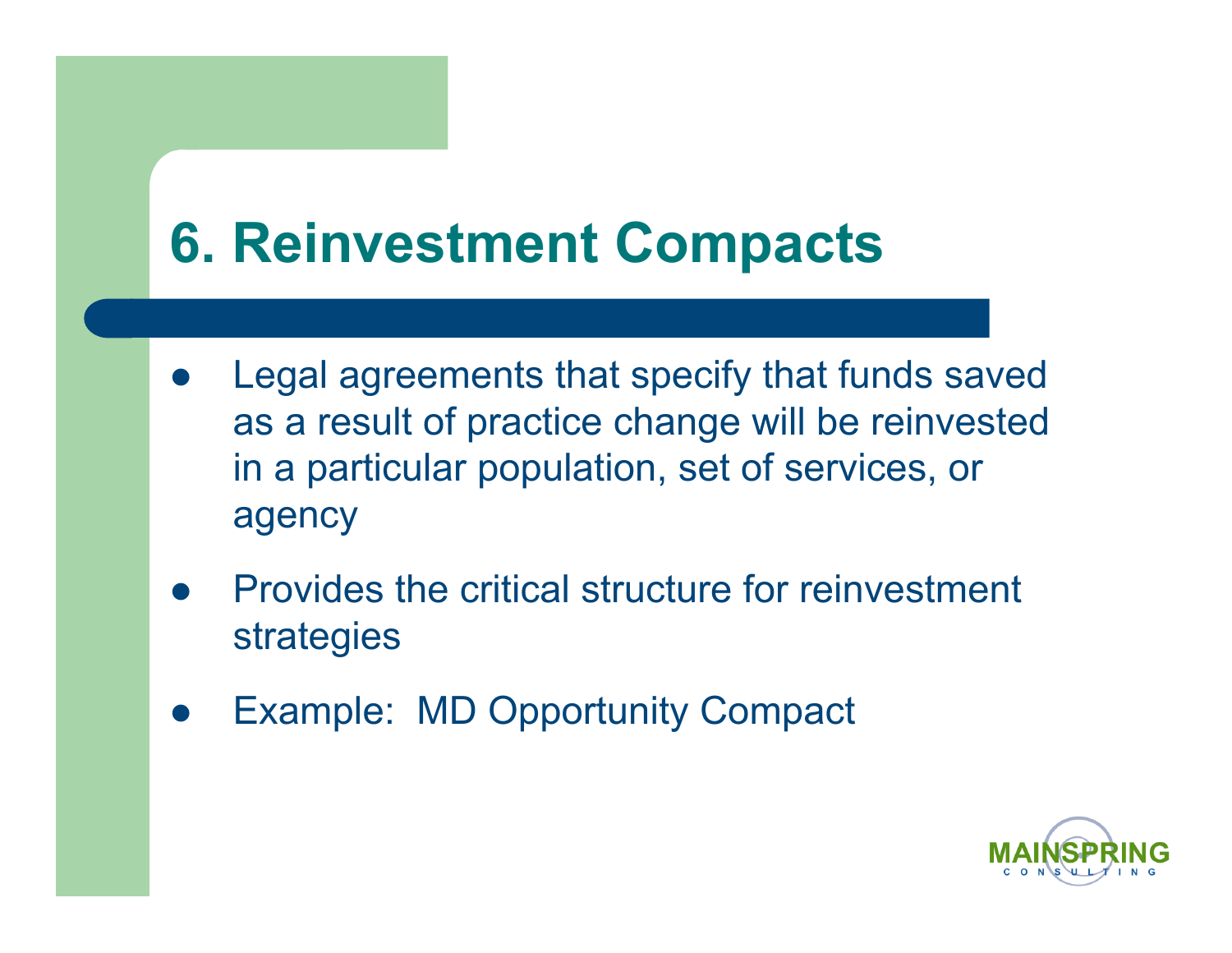## Super-quick case study: Atlanta, NPU-V



### **NPU-V:**

- AECF Civic site • Total population: 15,500
- Child population 4,100
- 35% of households have at least 1 child
- 59% of children are in poverty
- Diversity:92% African American 2% Hispanic Latino 3% Caucasian

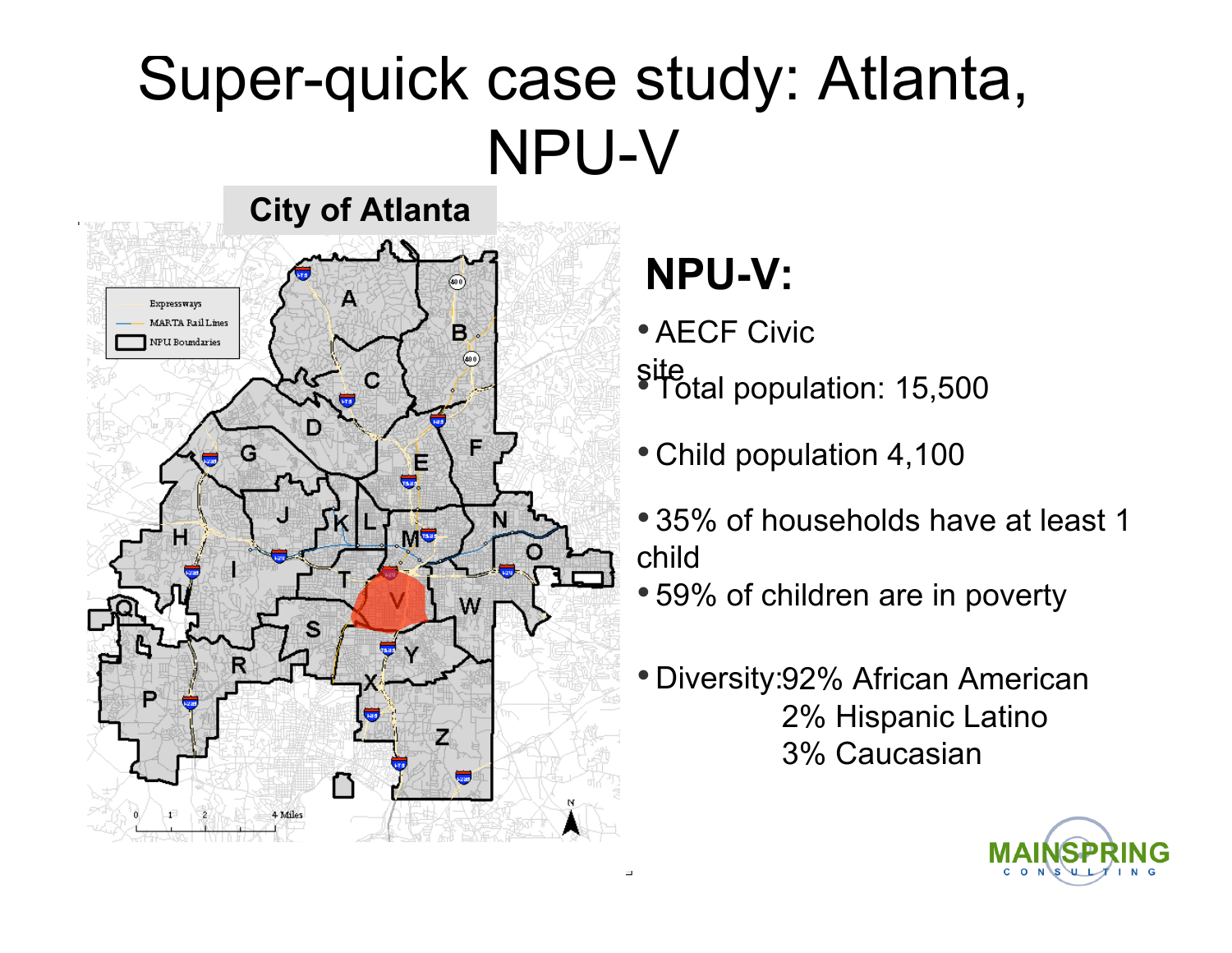### Super-quick case study: Atlanta, NPU-V



#### **NPU-V Resources**

- 3 Pre-K sites
- 1 Head Start site
- 4 Elementary schools
- 1 middle school
- No High Schools



4 - NEGHBORHOODS COUNT MPU-W 2004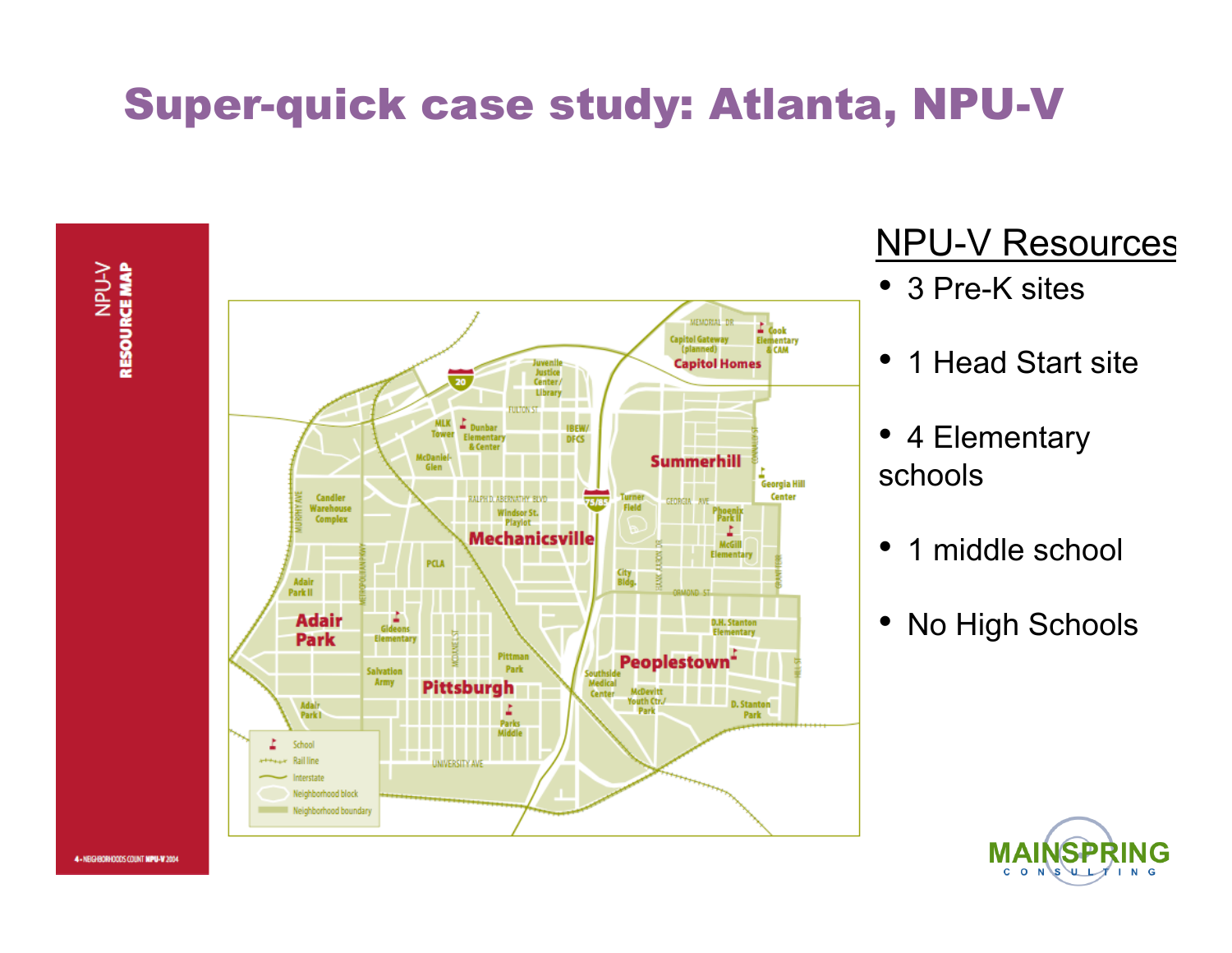## Super-quick case study: Atlanta, NPU-V

**Children with high level needs:** NPU-V and Atlanta

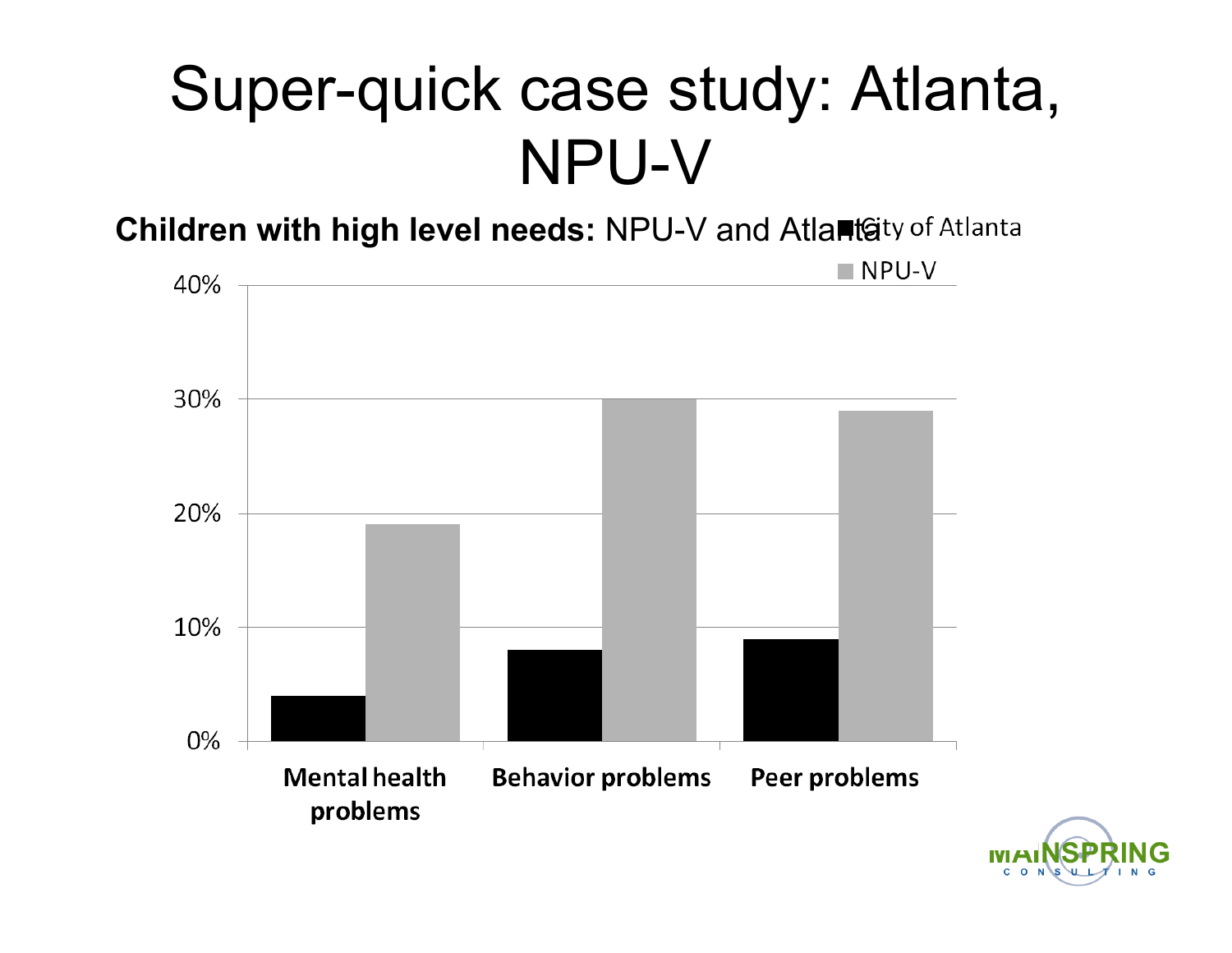# Nearly \$55 million annually is spent on families in NPU-V

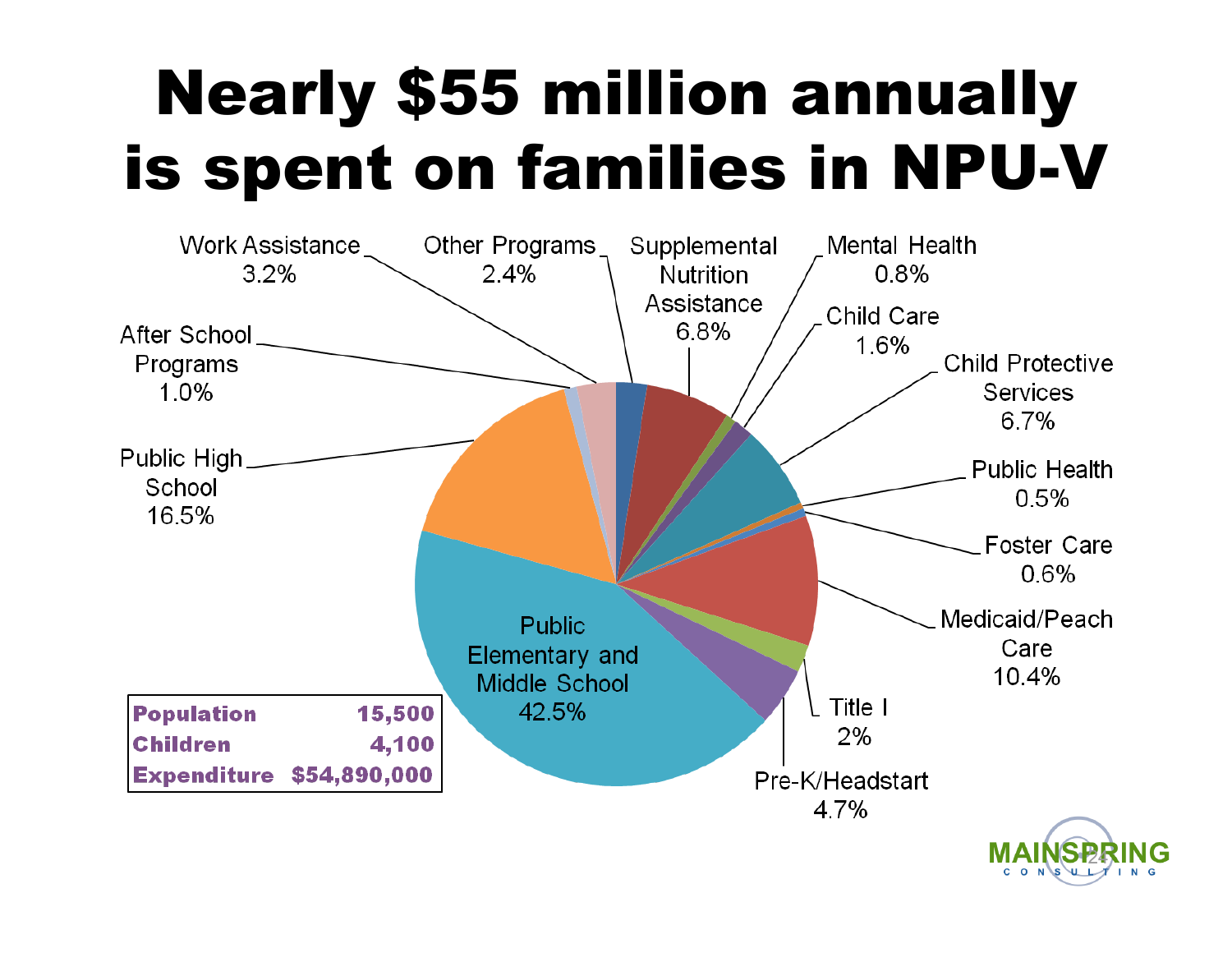### In NPU-V a small investment of \$583,170 – just 1 percent - can have a big impact!

| <b>Age</b><br>Grou<br>p | # of<br>Yout<br>h | <b>Target Group</b><br><b>Target Outcomes</b>                                                               | Program                                                          | <b>Unit</b><br>Cost                                            | <b>Total</b><br><b>Investme</b><br>nt (per |
|-------------------------|-------------------|-------------------------------------------------------------------------------------------------------------|------------------------------------------------------------------|----------------------------------------------------------------|--------------------------------------------|
| $2 - 4$<br>years        | 864               | All children at risk of<br>behavior problems<br>Improved behavior, academics, delinquency                   | <b>Incredible Years</b><br><b>BASIC</b>                          | \$2,022<br>Aiming to serve 25%<br>of target group<br>$(N=63)$  | \$127,386                                  |
| $5 - 10$<br>years       | 1,360             | All children<br>Improved behavior,<br>academics, emotional regulation                                       | Promoting<br><b>Alternative</b><br>Thinking<br><b>Strategies</b> | \$112<br>Aiming to serve<br>100% of target group<br>$(N=1360)$ | \$50,773<br>(for 3 years)                  |
| $10 - 14$<br>years      | 840               | All children<br>Reduced substance abuse, violence, risky<br>driving                                         | <b>Life Skills</b><br>Training (LST)                             | \$34<br>Aiming to serve 50%<br>of target group<br>$(N=120)$    | \$14,280                                   |
| $10 - 16$<br>years      | 1,400             | Young people at risk of<br>detention<br>Reduced substance abuse, recidivism,<br>improved mental health      | <b>Functional</b><br><b>Family Therapy</b><br>(FFT)              | \$3,190<br>Aiming to serve 90%<br>of target group<br>$(N=90)$  | \$287,100                                  |
| $14 - 19$<br>years      | 650               | Pregnant girls and young<br>women<br>Improved prenatal health.<br>Fewer injuries, improved school readiness | <b>Nurse Family</b><br>Partnership<br>(NFP)                      | \$9,421<br>Aiming to serve 88%<br>of target group<br>$(N=22)$  | \$103,631<br>(for 2 years)                 |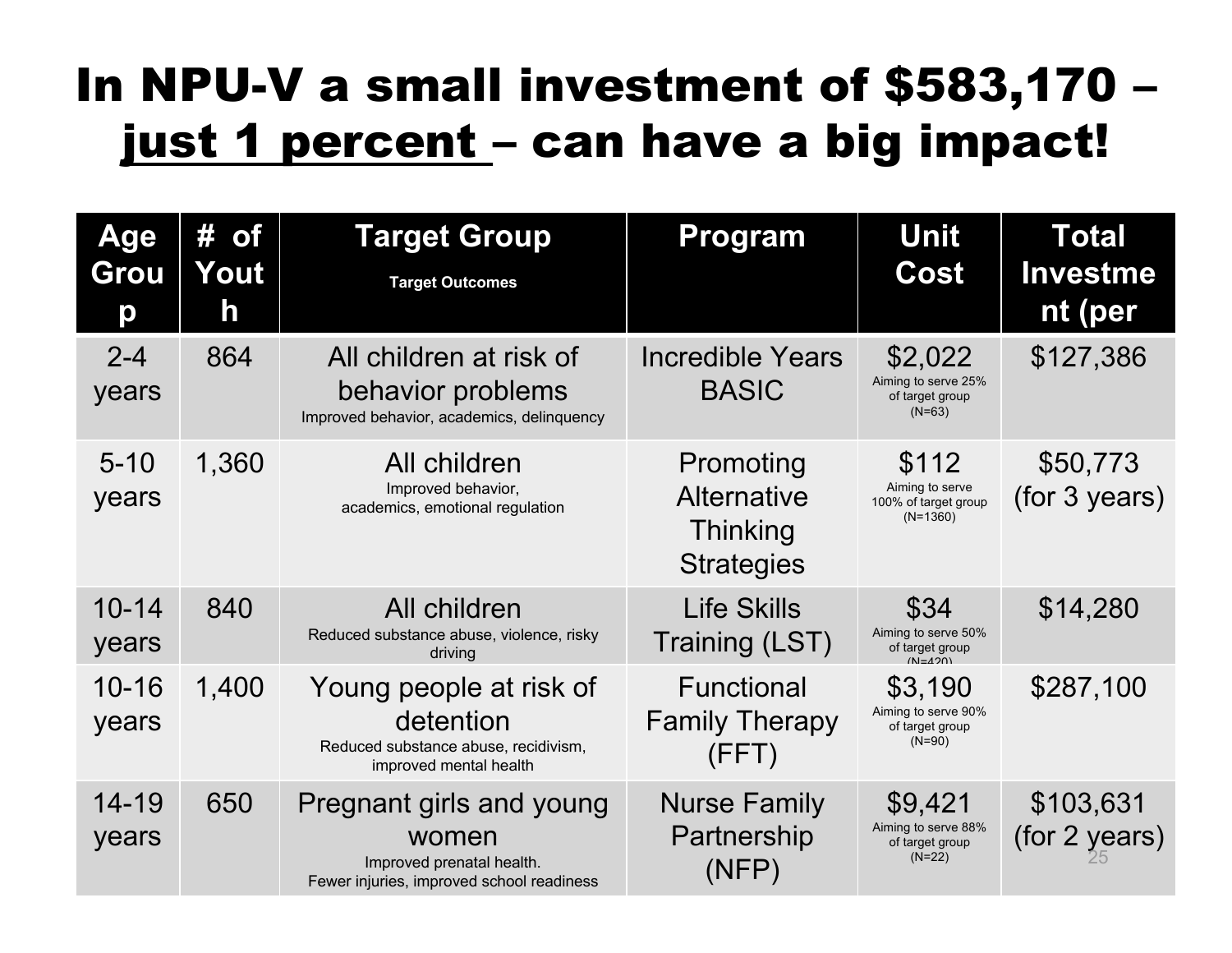## **How Do We Get There?**

- Explore potential financing strategies for these EBPs – (with a focus on FFT and NFP)
- Review current funding in NPU-V with an eye toward opportunities
- Develop a financing plan a package of strategies and structures for implementation

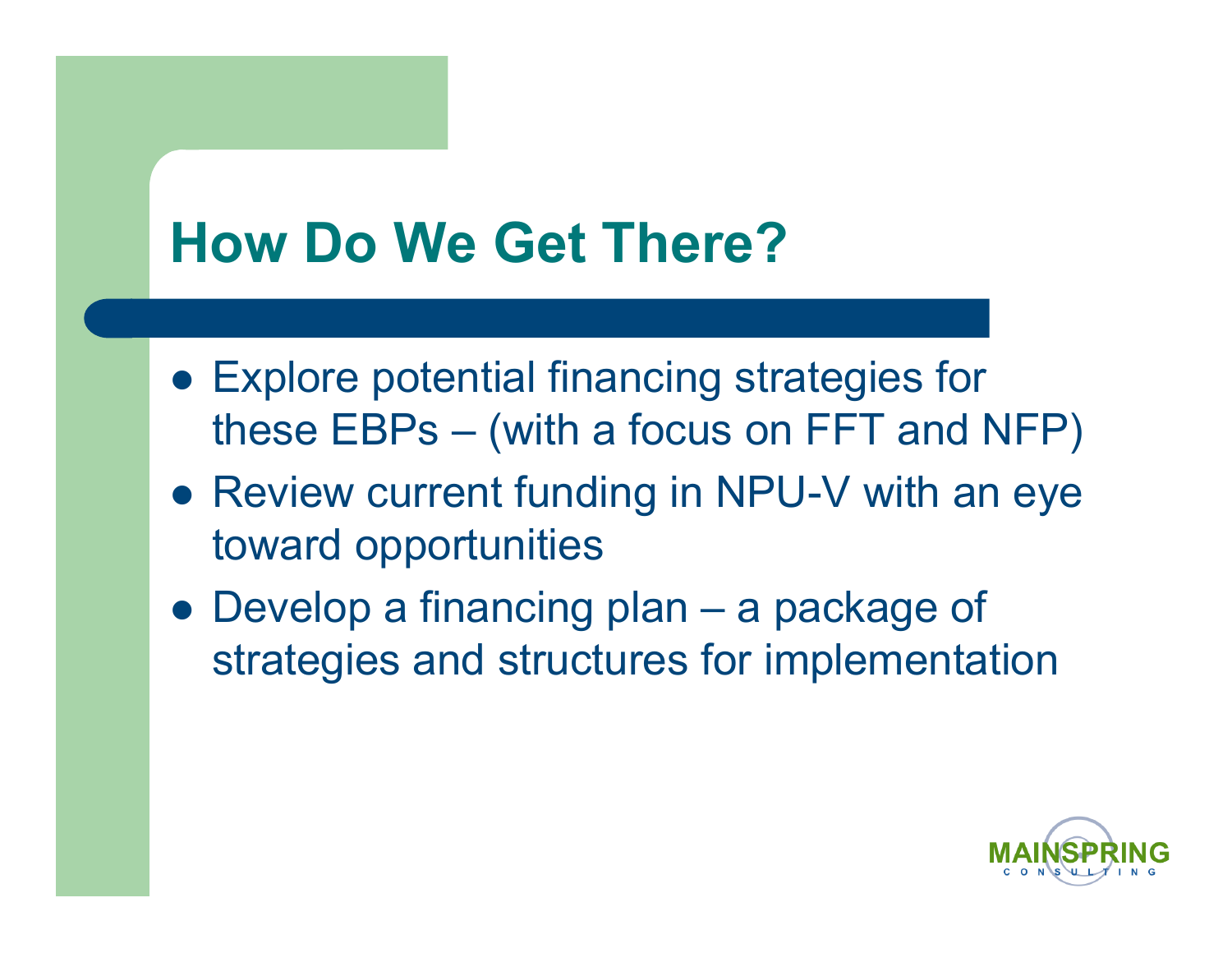## **Potential Financing Strategies for FFT**

#### • Maximizing Federal Funds:

- Medicaid: when targeted for youth to be diverted from out-of-home placement, the avoided cost of such a placement is usually more than adequate to fund the FFT intervention.
- Formula Grants: Juvenile Accountability Block Grant (JABG); Office of Juvenile Justice and Delinquency Prevention (OJJDP) Formula Funds; Mental Health Services Block Grant (MHSBG); Title IV-B, Parts 1 & 2
- Allocating State or Local General Funds MAINS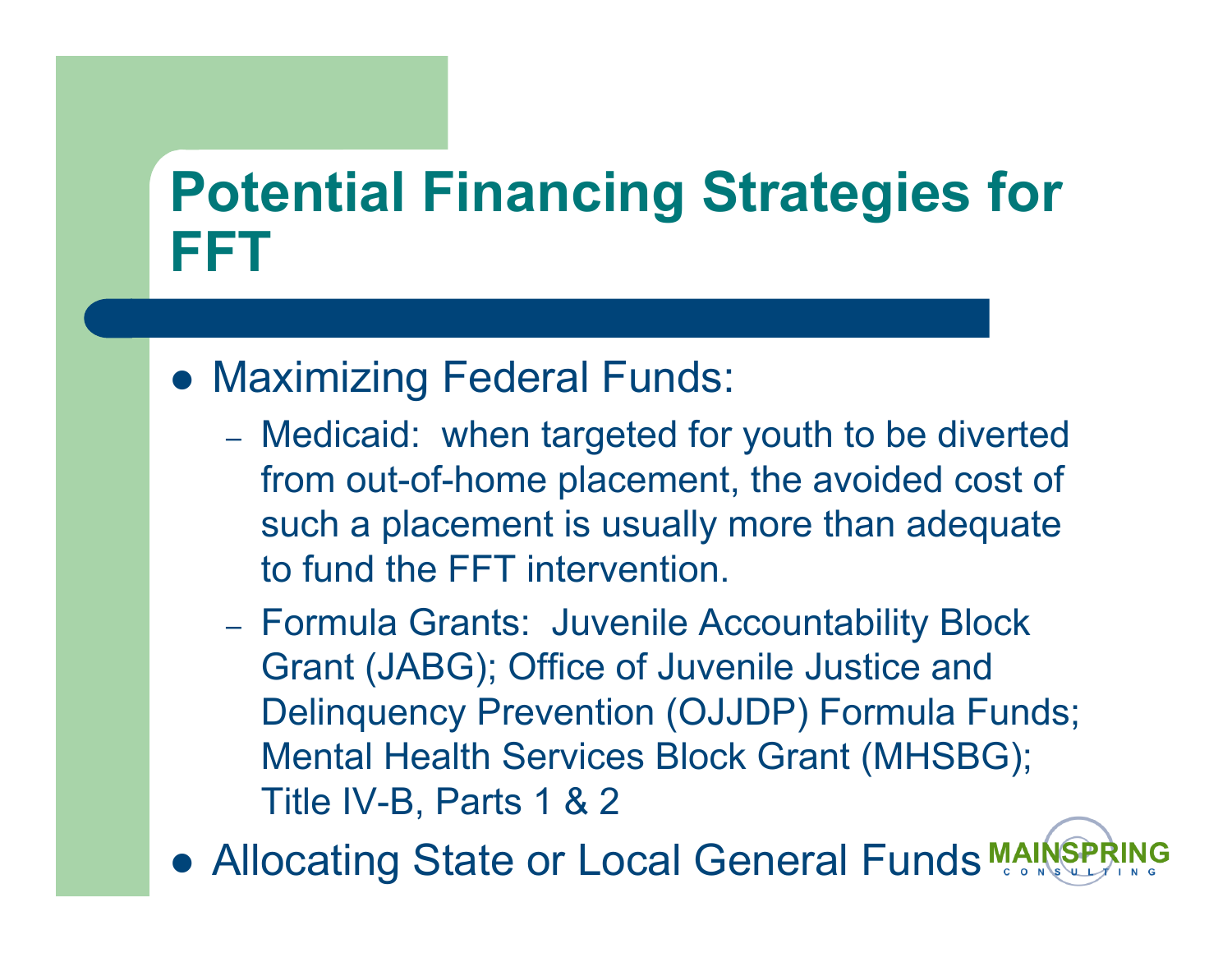## **Potential Financing Structures for FFT**

- Social Investment Bond and Program Related Investments: provide start-up and initial implementation funding.
- A Reinvestment Compact can also be used as a mechanism to reinvest savings to support expansion and/or to sustain the intervention

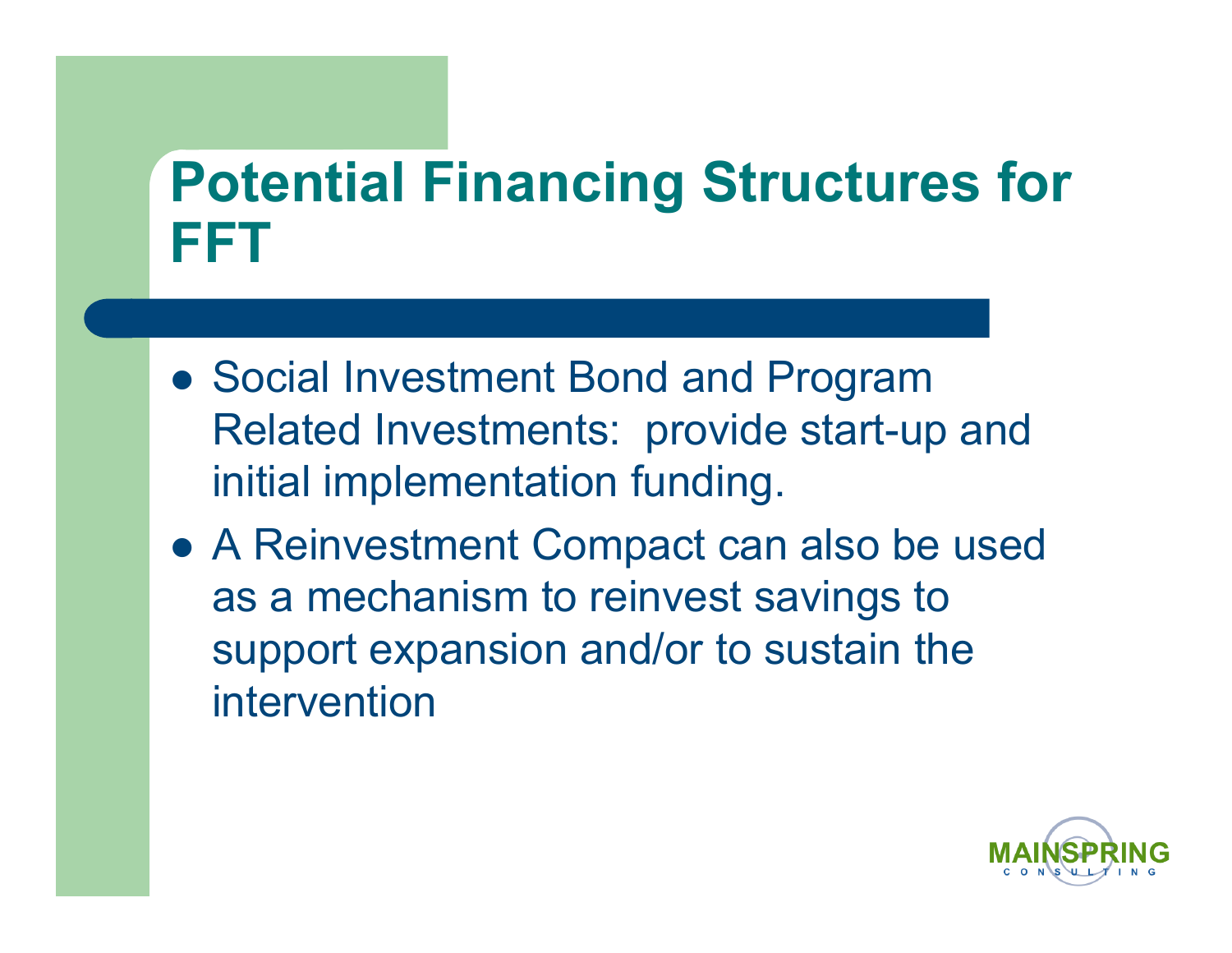## **Potential Financing Strategies for NFP**

- Entitlements: often funded by Medicaid (e.g. Targeted Case Management, both for child and mother; State Medicaid "Public Health" program)
- Formula Funds:
	- Maternal, Infant, and Early Childhood Home Visiting **Grants**
	- Title V Maternal and Child Health Block Grant
	- Title IV-B Child Welfare Services
	- IDEA funds for Infants with Disabilities
	- Child Care Development Block Grant
	- Temporary Assistance for Needy Families.

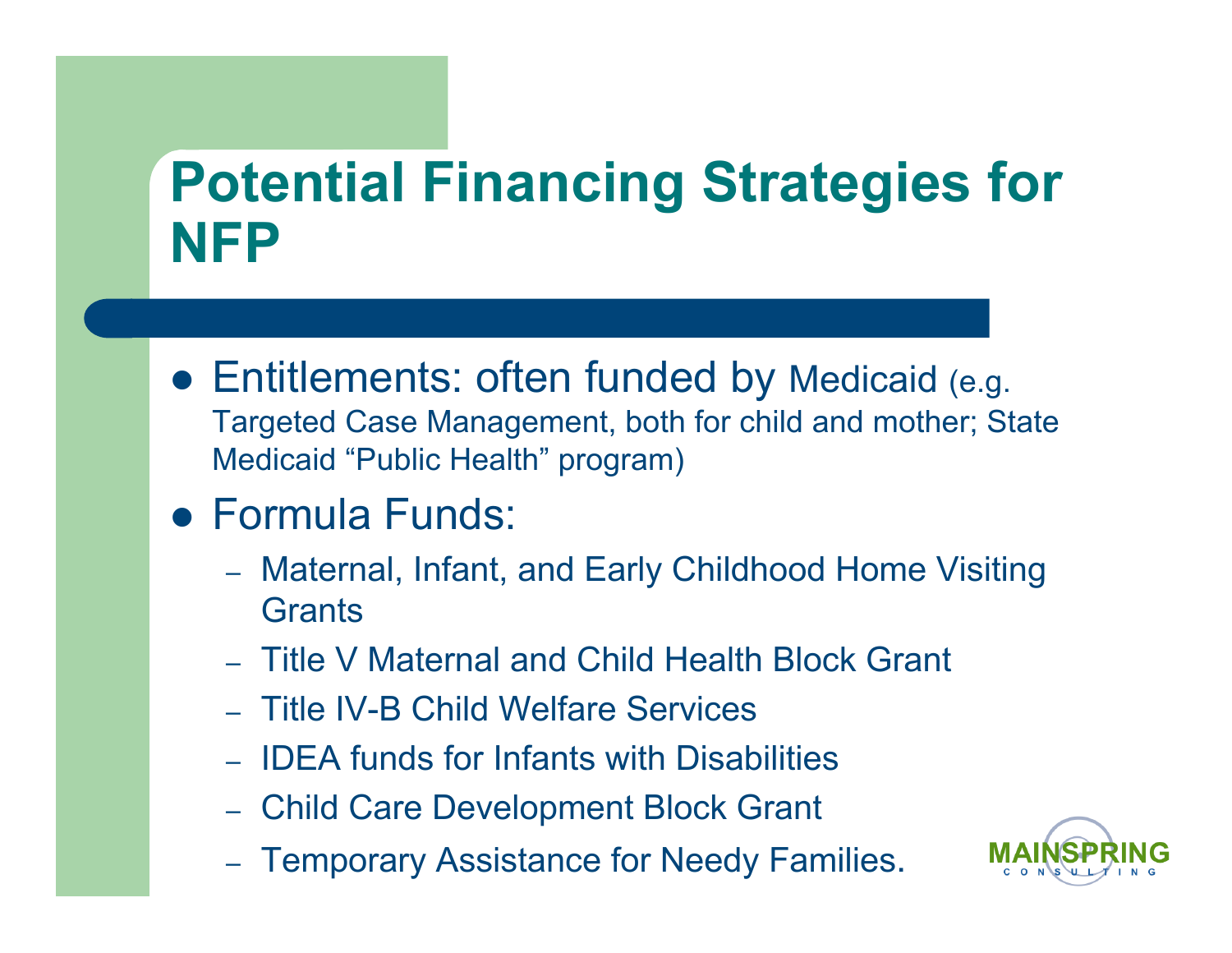## **Potential Financing Strategies for NFP**

- Federal Discretionary Grants
	- Early Head Start
	- Safe Schools, Healthy Students
	- Healthy Start
- Allocating State or Local General Funds
	- Tobacco Restitution funding
	- State/Local Partnerships for Children
	- Local school system funding
	- State education funding
	- Dedicated state home visiting funds

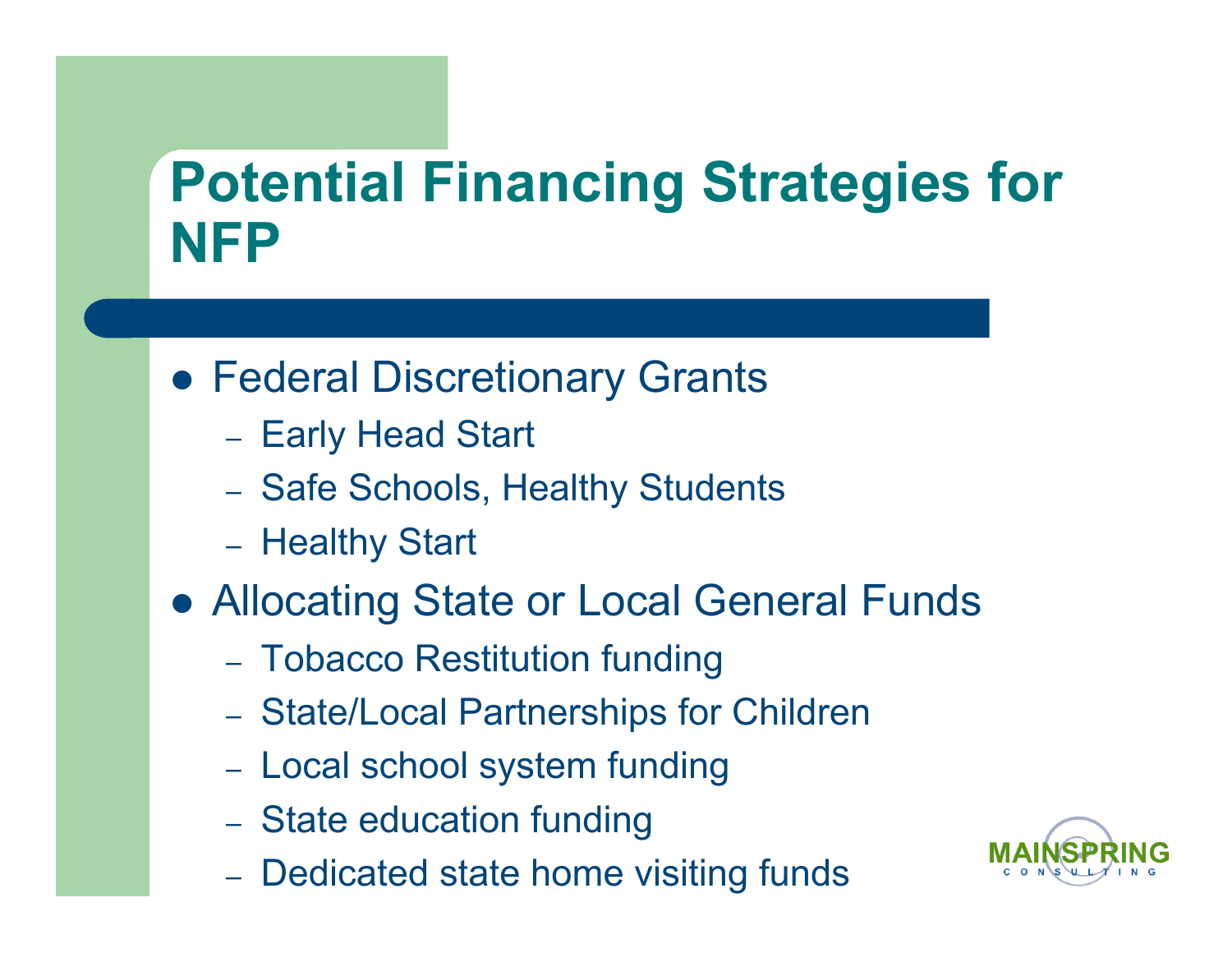## **Potential Financing Strategies for NFP**

- Public-private partnerships: with states with managed care organizations providing Medicaid health services on a capitation basis. (NFP would improve the health of infants and mothers served, lowering future health care costs for the MCOs.)
- Generating New Revenue: Gambling taxes; Children's Trust Funds; Cigarette tax (Prop 10) in California; property tax levies

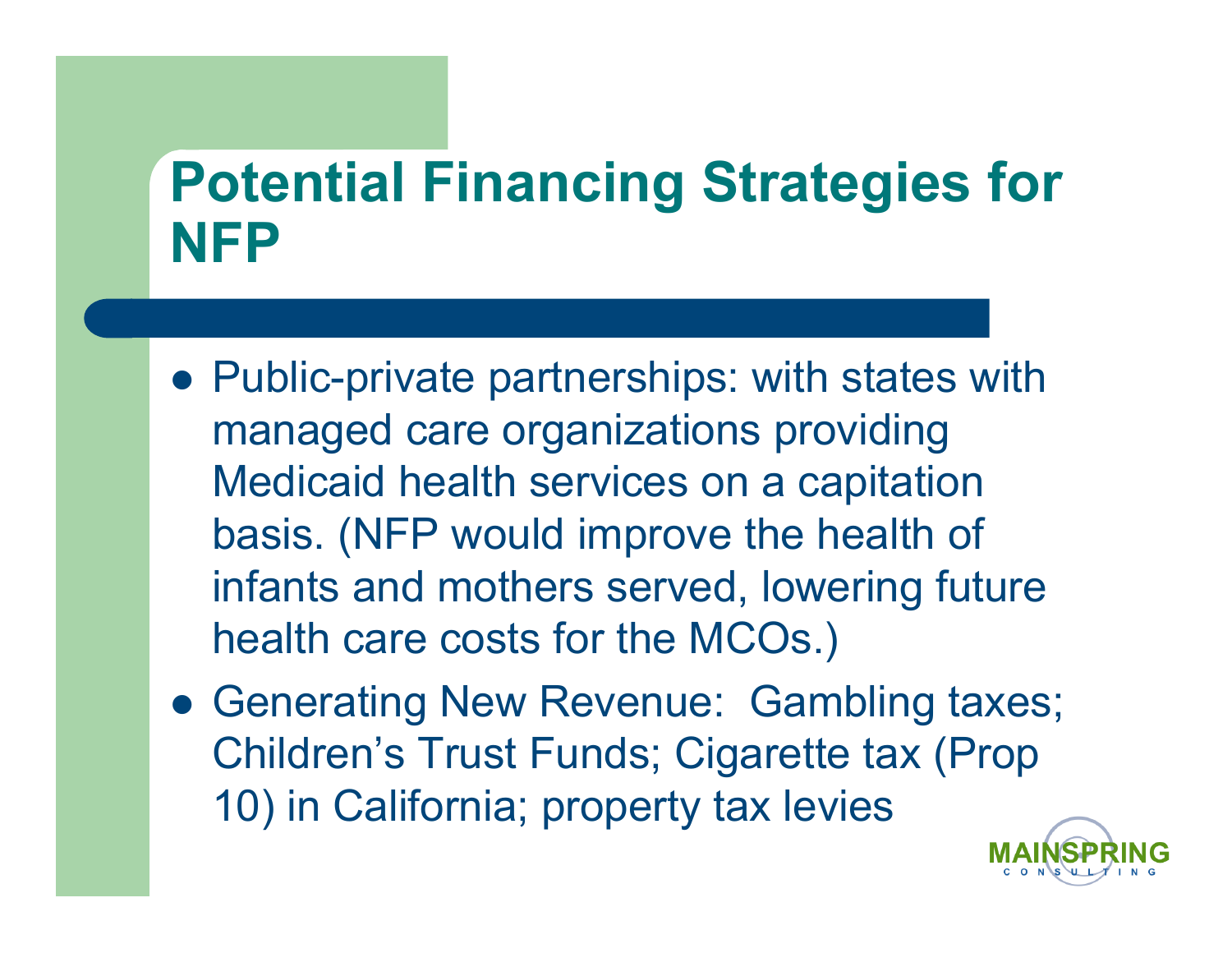## **Potential Package of Financing Strategies for Atlanta NPU-V**

- FFT: Medicaid and Reinvestment Compact (costs represent less than 5% of current Medicaid budget in neighborhood; use local foundation grant for start-up and transition costs; savings supports ongoing services
- NFP: redirect 3% of Title IV-B funding (child protective services)
- PATHS and LST: redirect 4% of Title I funding in schools
- Incredible Years: redirect 5% of Head Start/Pre-K funding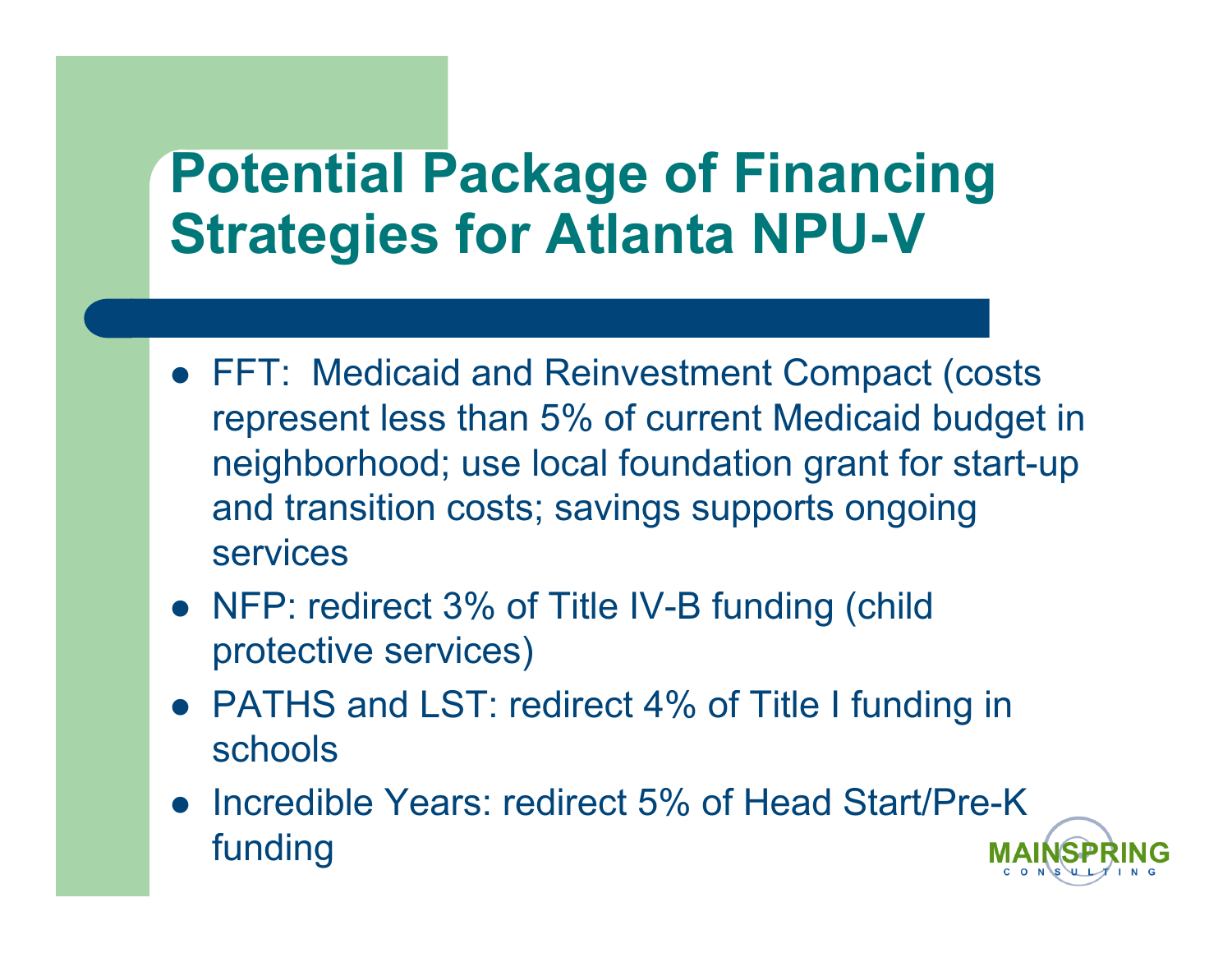#### **Selecting and Sequencing Financing Strategies and Structures**

- First step is clarifying financing goals; Second step is understanding current investments
- Consider how much revenue is generated and the timeframe to realize that revenue
- Consider stability of that revenue over time
- Consider short-term opportunities for pilot funding
- Cultivate and then seize opportunities for larger systems reforms

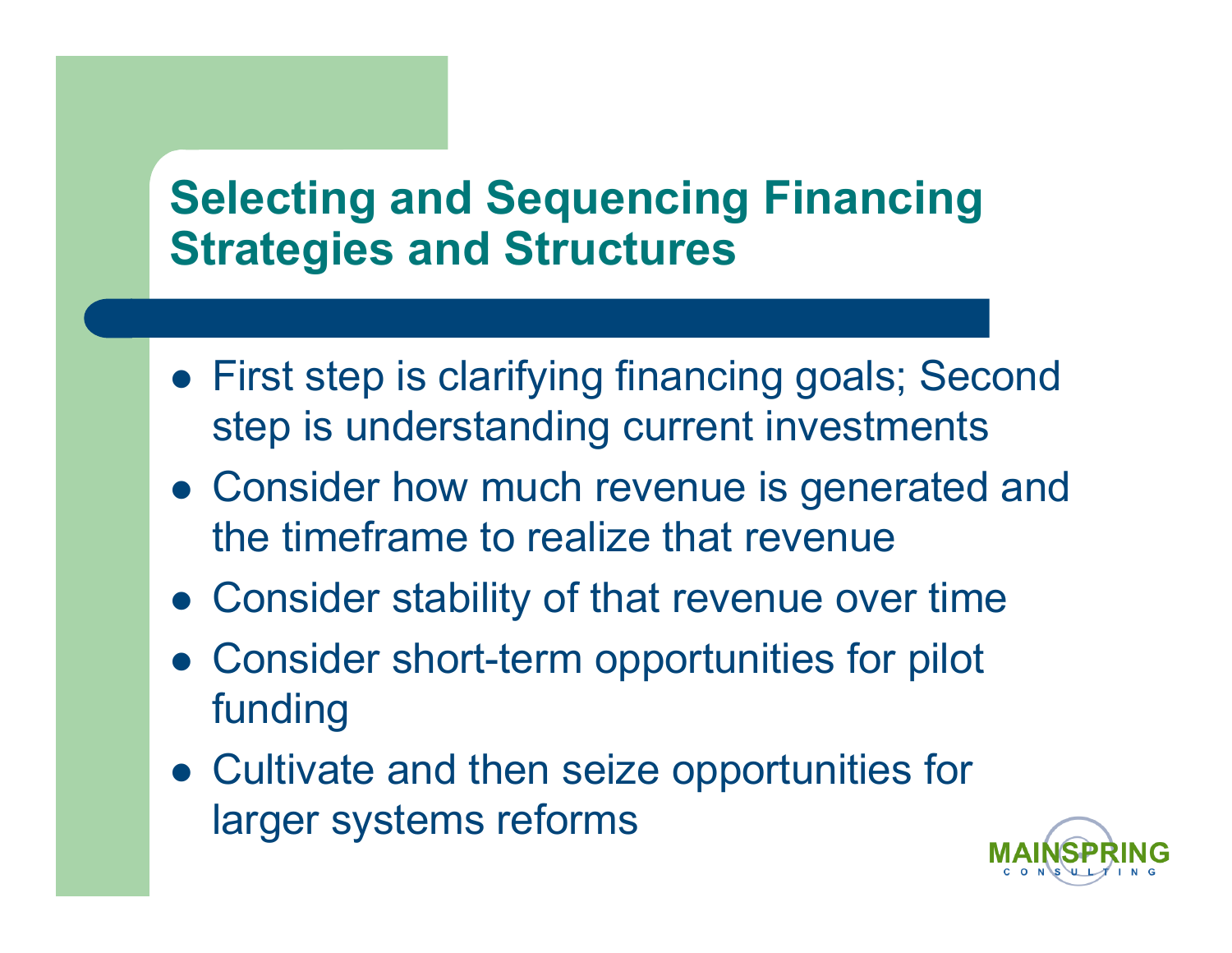#### **Selecting and Sequencing Financing Strategies and Structures**

- The budget process is a fundamentally political process: cultivate leadership for EBPs both within and around public systems
- Consider and build in transition costs
- Invest in required infrastructure: data collection and analysis, fidelity monitoring, training and technical assistance
- Enlist the assistance of technical experts budget officers, actuaries
- Consider the important role of private investment in filling gaps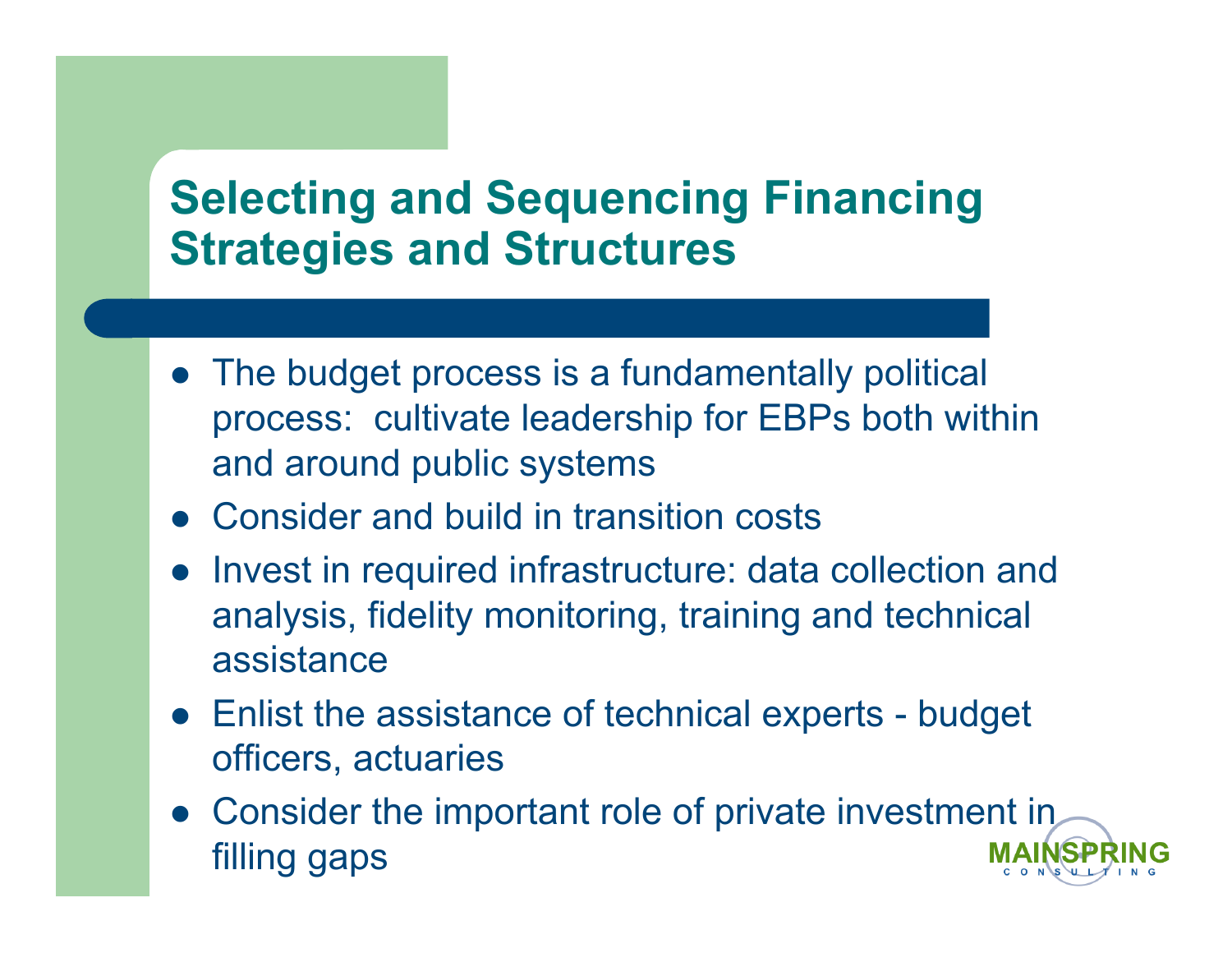## **Small Group Discussion**

- 1. What financing strategies and structures hold the most promise for taking EBPs to scale?
- 2. What do you see as the most critical challenges in financing EBPs?
- 3. What capacities and resources are needed to support states and communities in implementing these types of financing strategies and structures?